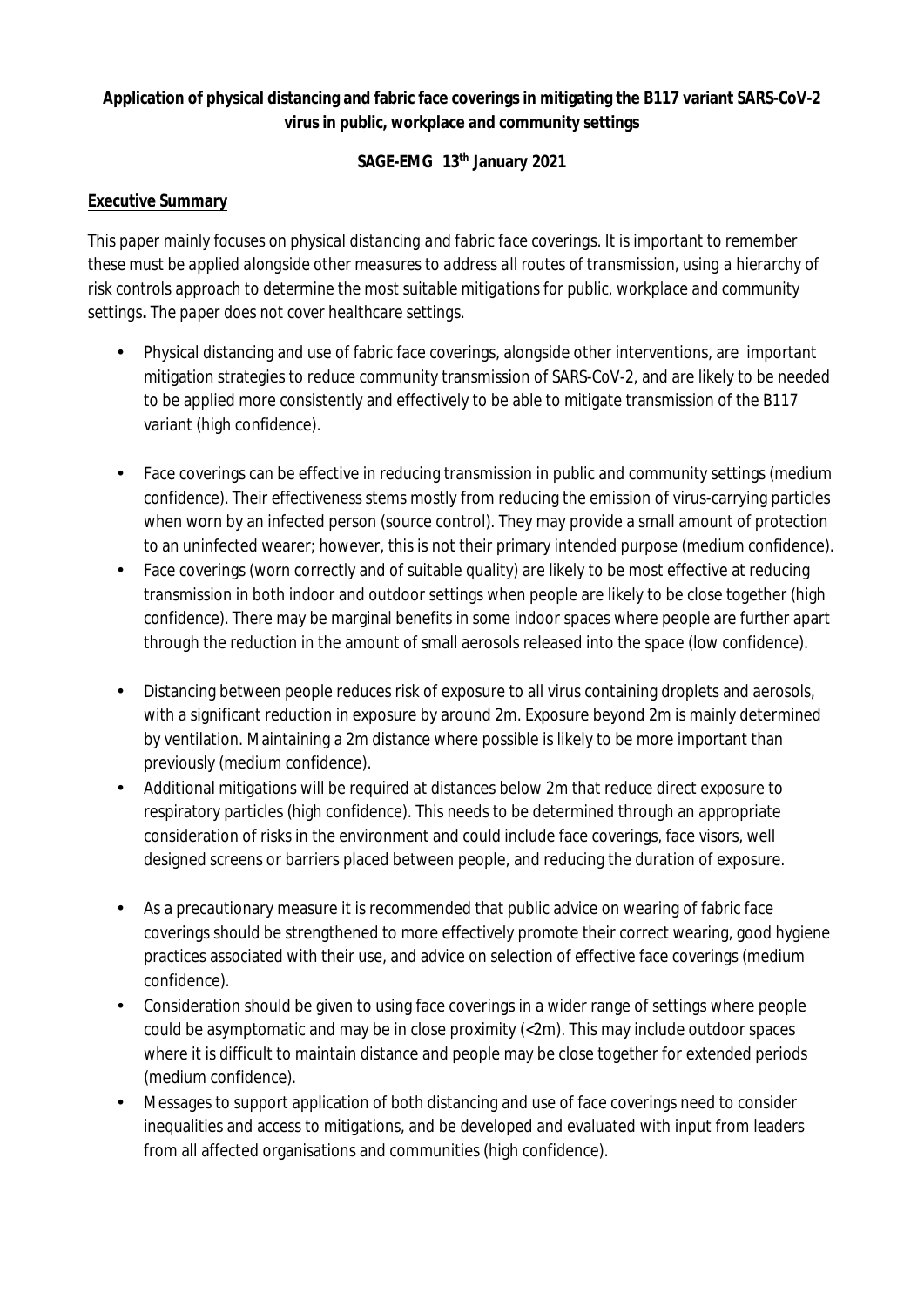#### **Evidence Summary**

- 1. SARS-CoV-2 transmission occurs through exposure to virus in respiratory particles. This mainly happens at close-range, and to a lesser extent via particles in the air at longer distances in indoor environments or via contact with contaminated surfaces (medium confidence).
- 2. Although there are uncertainties in the reasons why the B117 virus variant is more transmissible, the behaviour of respiratory particles is not likely to have changed (high confidence). It is possible that transmission can happen with a reduced duration of exposure to someone who is infectious (medium confidence). Physical distancing and use of face coverings are therefore both important mitigation strategies to reduce transmission of SARS-CoV-2. However, these mitigation measures are likely to be needed to be applied more consistently and effectively to be able to mitigate transmission of the B117 variant (high confidence).
- 3. This document only covers the role of distancing, face coverings and face visors in public, community and workplace settings. It does not cover the use of face coverings or visors in healthcare environments. Face coverings may be beneficial in household settings where there is a suspected or confirmed case, however this use is not explicitly considered in this paper.
- 4. Face coverings are defined as cloth masks or other forms of fabric barrier designed to cover the nose and mouth. They are typically made of 1-3 layers of cotton or man-made fabric with ties or ear loops. Some designs also incorporate some form of additional filter material. Medical style face coverings routinely worn by members of the public may also come under this category – although many look like medical masks, only some of those sold to the public (those marked type 2 or 2R) are manufactured to the same standards as the medical masks used in healthcare settings. Face coverings also need to be distinguished from respirator masks used as personal protective equipment. Face visors (or shields) are transparent plastic devices which cover the whole face including the eyes.
- 5. It is important to remember that face coverings and maintaining distance must be applied alongside other measures to address all routes of transmission including: ventilation, hand washing and cleaning of surfaces; actions to reduce the duration of exposure and control the number of people within spaces; and effective testing, tracing and isolation (high confidence).
- **6.** Face coverings worn in public, community and workplace settings and used alongside other interventions can be effective in reducing transmission (medium confidence). Their effectiveness stems mostly from reducing the emission of virus-carrying particles when worn by an infected person – known as *source control.* They are likely to effectively reduce the emission of droplets  $(>100 \mu m)$  and larger aerosols (10-100  $\mu m$ ) from an infected individual (high confidence), and may also partially reduce the emission of smaller aerosols  $(10 \mu m)$  if they are of a good quality and are worn correctly (medium confidence).
- 7. Widespread application of face coverings as a source control is likely to have a small but significant impact on population level transmission, through reducing the shedding of virus by people who may be unknowingly infected and without symptoms. The benefit is difficult to quantify, but estimates range from 7-45%. It is difficult in these studies to separate out the effect of face coverings compared to other interventions used at the same time (medium confidence)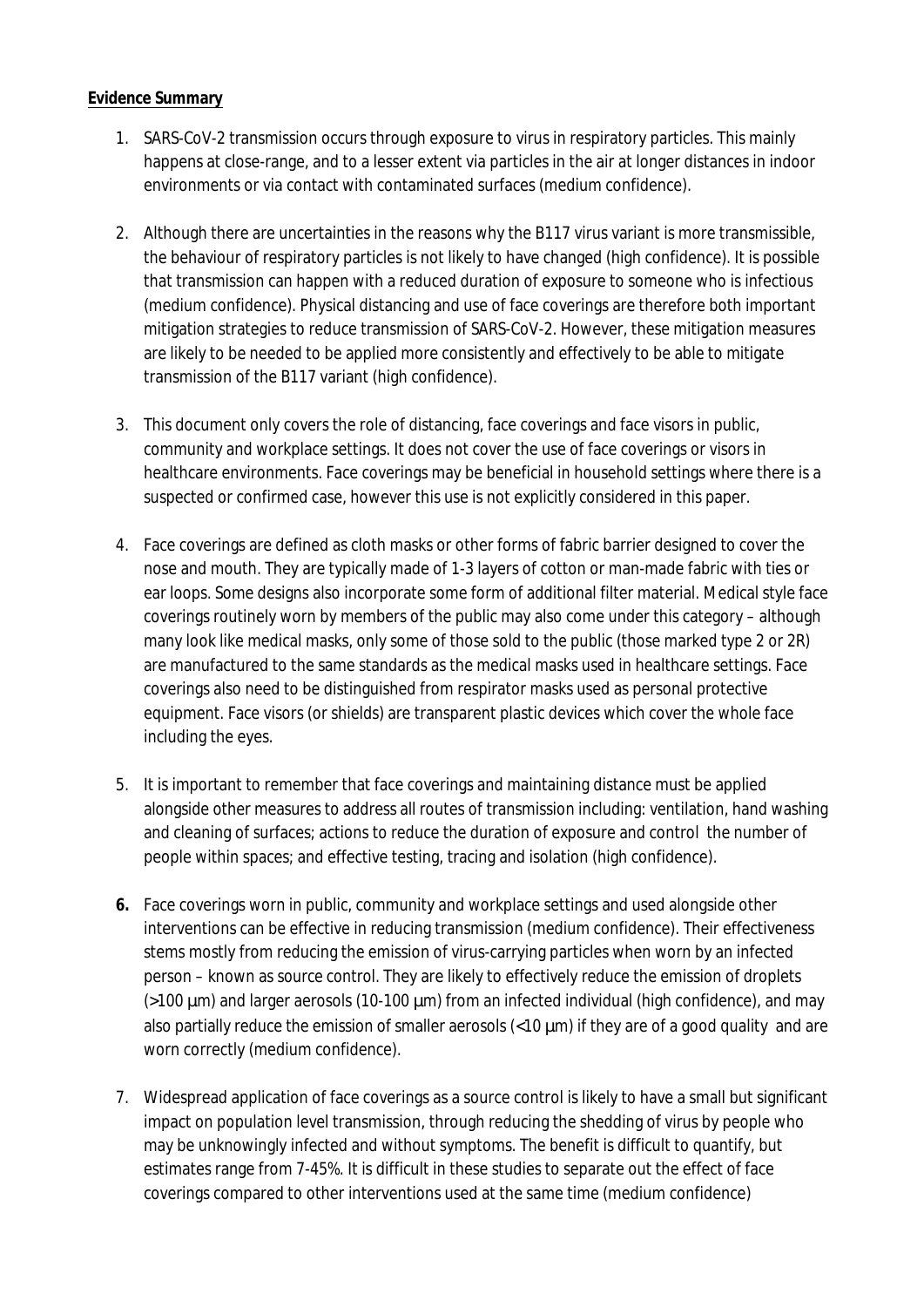- **8.** Face coverings may provide some protection to an uninfected wearer against respiratory particles and through reducing face touching. However, this is very dependent on their design and how well they are worn. It is not their primary intended purpose and there is insufficient evidence to assume that they can provide effective protection to wearers when used for this purpose (medium confidence).
- **9.** Face coverings are likely to be most effective at reducing transmission in both indoor and outdoor settings where people are not able to socially distance effectively and consistently so they may be close together and hence be likely to expose other people to droplets and larger aerosols. To deliver this benefit the masks must be of a suitable quality and be worn appropriately (fitting tightly to both the nose and mouth) (high confidence). This is likely to include public spaces where the interaction of people is less controlled, and communal and circulation spaces in workplaces where other measures determined by the risk assessment and the hierarchy of control have failed to reduce the risk sufficiently. There may be some small benefits in some indoor spaces where people are further apart through the reduction in the amount of small aerosols released into the space, which will be more significant if people are correctly wearing effective face coverings (low confidence). This benefit from the reduction of small aerosols is not likely to be significant in outdoor environments (high confidence), but the reduction in larger droplets may be important at close range in outdoor environments (medium confidence).
- 10. Face visors are a physical barrier designed to protect the wearer and are not a direct alternative to a face covering. They are likely to be effective in partially protecting the wearer from larger aerosols and droplets emitted by an infected person but are unlikely to be effective in protecting against smaller aerosol particles (medium confidence). There is no published evidence that they are effective as a source control, to reduce transmission infection from a wearer, but it is possible that they may be able to capture some larger droplets and aerosol particles that are exhaled by an infected person through impaction on the inside of the visor (low confidence).
- **11.** There is no specific evidence relating to the effectiveness of face coverings or face visors in the context of the B117 variant. Given the variant's higher transmissibility, as a precautionary measure, the following are recommended:
	- a. Advice on the correct wearing of face coverings should be strengthened to more effectively promote: wearing of face coverings in ways that improve their effectiveness as source controls; good hygiene practices including hand hygiene following removal of the face covering; as regular washing or disposal of face coverings.
	- b. Provision of clearer advice on selection of effective face coverings would assist the public in making choices that are more likely to reduce transmission. It would be beneficial to work towards standards for face coverings to enable members of the public and employers to select more effective products; a kitemark approach already exists but there is little awareness of it (BSI 2020)
	- c. It would be beneficial to clearly articulate the difference between the role of a face covering and face visor in public messaging.
- 12. Distancing between people reduces risk of exposure to all sizes of virus containing droplets and aerosols, with a significant reduction in exposure of around 2-10x at 2m compared to 1m. It is important to recognise that it is not possible to guarantee a completely"risk-free" distance within a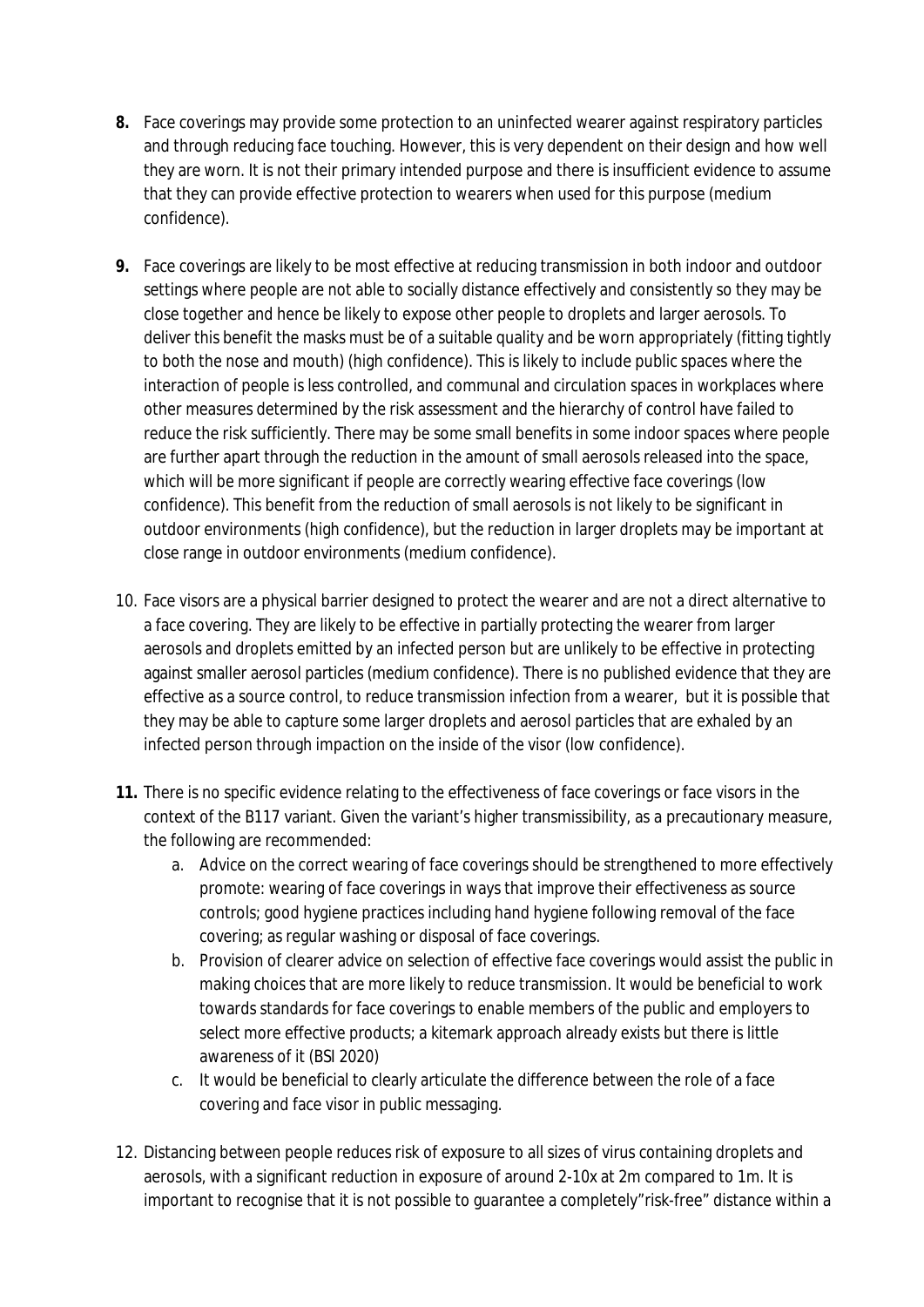shared indoor space – a greater distance for a given duration of exposure simply reduces the probability of exposure to the virus (high confidence). In an indoor space the risk beyond 2m is mainly through small aerosols that can remain suspended in the air and is determined by the ventilation rate and air flow patterns. Therefore, there is little benefit to distancing beyond 2m (high confidence)

- 13. There is no specific evidence relating to the effectiveness of distancing in the context of the B117 variant, however the way respiratory particles behave in the air does not change. It is possible that the risk of transmission at all distances and from all particle sizes may be higher than with previous variants. Therefore, maintaining a 2m distance where possible is likely to be more important than previously (medium confidence).
- 14. Transmission in outdoor settings where people are distanced is likely to still be very low risk. However, it remains the case that if people are in close proximity for extended periods in an outdoor setting, there is a potential risk of transmission from the higher concentrations of respiratory particles near to an infected person. It is possible that this close-range risk is greater with the B117 variant (low confidence).
- 15. Transmission risk is likely to increase substantially at distances below 2m, especially if interactions happen over longer periods of time. If it is not possible to maintain distances of 2m, then additional mitigations will be required that reduce direct exposure to respiratory particles (high confidence). In indoor spaces these may include one or both of the following:
	- a. Face coverings can reduce exposure risk through reducing the source of respiratory particles from an infected person as detailed above. They are also likely to reduce the distance that exhaled breath can carry higher concentrations of particles by dispersing more evenly around a persons head.
	- b. Face visors can protect a wearer from droplets and larger aerosols exhaled by an infected person, as detailed above.
	- c. Positioning people so they are not face to face may have some benefits, however this may not happen reliably in many environments as people will move.
	- d. Well-designed physical screens and barriers positioned between two people are likely to significantly reduce exposure to droplets and larger aerosols (medium confidence). Their impact on exposure to small aerosols is less certain and is likely to depend on their design and position relative to the room ventilation (low confidence)
- 16. Reducing the duration of exposure is an important control measure, and will minimise the probability of exposure to all respiratory particles through all transmission routes. A very short duration exposure (eg passing in a corridor or the street) will pose a very low risk of exposure to the virus compared to spending an extended period of time in close proximity to someone (high confidence).
- **17.** Consideration should be given to using face coverings in a wider range of settings where people could be asymptomatic and are in close proximity (<2m), or where the environment or behaviours mean distancing is likely to be difficult. This includes outdoor spaces which are crowded or where it is difficult to maintain distance, especially if these are semi-enclosed (e.g. outdoor seating areas, markets) (medium confidence).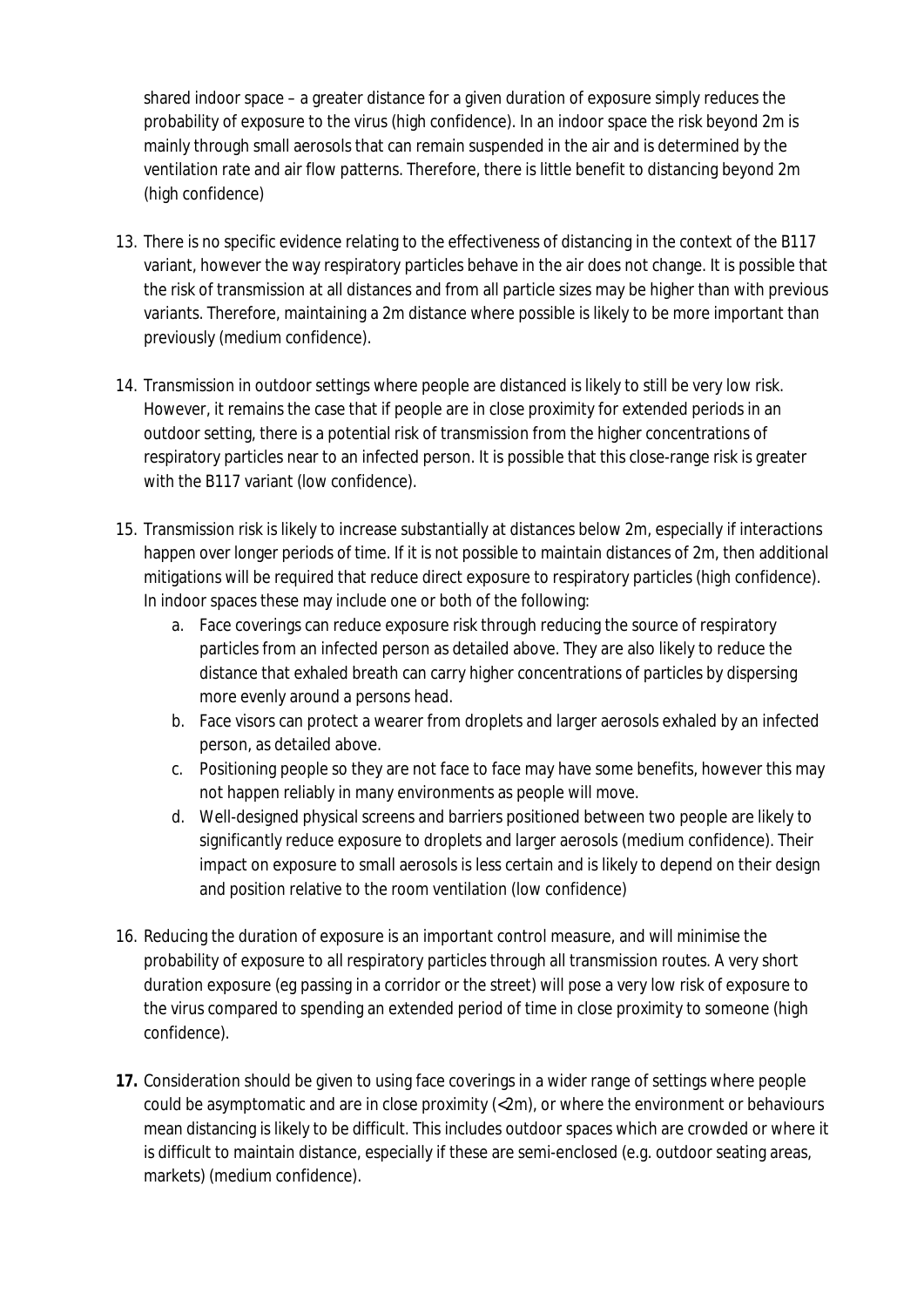- 18. Application of additional measures may be required in some workplaces where people are required to remain very close together for long periods of time. Measures may include workplace bubbling, measures to rapidly identify potential infections and support effective isolation and as a last resort, suitable personal protective equipment (PPE) which complies with appropriate standards for the function (e.g correctly designed and worn face visors and/or medical grade masks, supported with appropriate training). This would be identified through completion of a suitable and sufficient COVID-secure risk assessment which had considered all other potential mitigations using the hierarchy of risk controls.
- 19. Increased cleaning and enhanced hand hygiene are important control measures to mitigate the higher surface contamination that may be present in close proximity to an infected person, but they are not sufficient on their own to mitigate the risk from close-range transmission (high confidence). Wearing of face coverings may reduce the contamination of surfaces through reducing the emission of droplets and larger aerosols which may deposit on surfaces (medium confidence).
- 20. Messages to support application of both distancing and use of face coverings are likely to be more effective when developed and evaluated with input from leaders from all affected communities, including local leaders. It is important that key messages set the use of face coverings and distancing in the context of the hierarchy of risk controls and other measures. Key messages relating to this paper are:
	- a. There are no magic bullets maintaining distance and wearing face coverings are important as part of a package of measures that reduce the risk of infection, but will not completely eliminate risk;
	- b. Wearing a face-covering is important to protect other people because it reduces the risk of passing on the virus to others;
	- c. Face-coverings are likely to be more effective when they are constructed from 2-3 layers of high-quality materials, are clean and fit tightly over nose and mouth to prevent virus escaping;
	- d. If someone is infected or quarantining it is particularly important that they wear a good quality face-covering if they have to spend any time in spaces used by other people;
	- e. Touching a face-covering could contaminate hands with virus, and so hands should be cleaned regularly and particularly after removing or adjusting a face-covering before touching anything else to prevent virus spreading to other surfaces (e.g. doors, handrails, phone);
	- f. In shared indoor spaces, there is no guaranteed safe distance, but maintaining a distance around 2m as far as possible is likely to reduce the risk of infection. Very short duration closer exposures are unlikely to pose a significant risk, especially outdoors;
	- g. If close range interaction is unavoidable, additional mitigations are needed to reduce the risk of transmission, and these must consider how the virus spreads to be designed properly.
- 21. It is important to continue to recognise that there are a small number of people who have health conditions meaning that they are unable to wear face coverings and advice must continue to recognise and support these people. Inequalities and access to face coverings should also be considered, including that many people who may be more at risk of COVID-19 may be those least able to afford or access effective face coverings.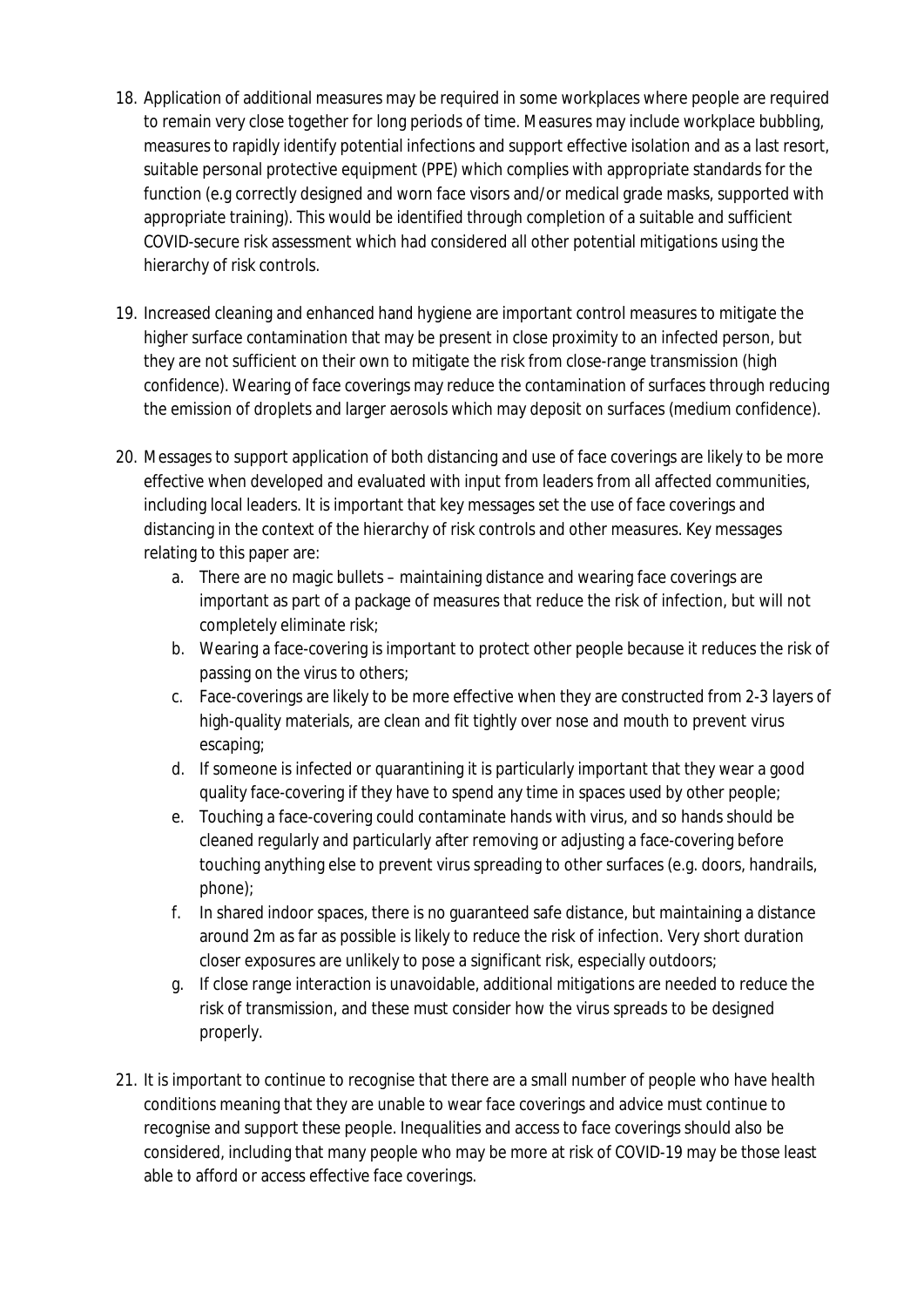22. There remain several areas where the evidence base is weak or absent including: the amount of virus exhaled by people and in different sizes of particles; the relative importance of different routes of transmission in different circumstances; the amount of virus needed to cause infection; and, the relative effectiveness of different mitigation measures in different circumstances. The advice provided in this paper is based on the evidence available at the time of writing, drawing from ecological studies, laboratory studies, modelling studies and emerging early understanding of the B117 variant.

### **Supporting Evidence**

## **Virus transmission and the B117 variant**

- 23. The SARS-CoV-2 virus is contained within particles emitted through all respiratory activities of an infected person. Transmission to another person is through their exposure to these respiratory particles and can happen at close-range, via the air, or via contact with contaminated surfaces. To characterise exposure within this paper it is helpful to group these particles into four overlapping categories. This follows understanding from exposure science (Milton, 2020), and the behaviour in air of these different particle sizes. This is illustrated in Figure 1 and discussed in more detail in Annex A.
	- Respirable aerosols are  $\lt5 \mu$ m, will remain airborne for long periods and can penetrate to the deep lung on inhalation
	- Thoracic aerosols are 5-15 μm, will often remain airborne over more than 2m and can penetrate the thorax on inhalation
	- Nasopharyngeal (upper airway) aerosols are 15-100 μm, will normally only remain airborne for 1-2m unless air velocities are high, and will deposit in the nasal cavities and mouth following inhalation or can deposit on mucous membranes
	- Droplets are particles  $>100 \mu m$ . They behave ballistically, normally depositing within 2m, and can cause infection by direct deposition onto mucous membranes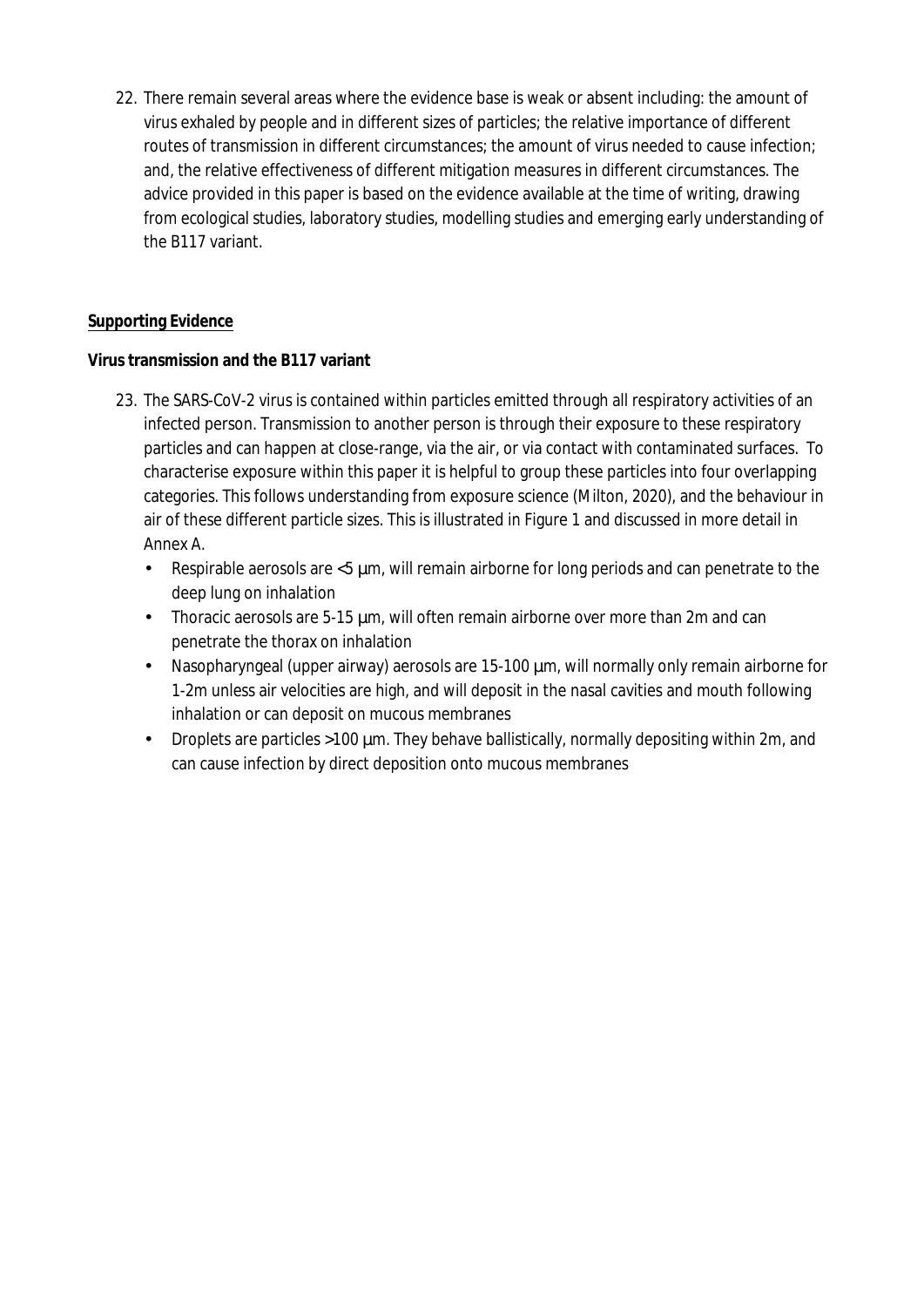

Figure 1: Representative behaviour of different sizes of respiratory particles and the influence of face coverings (reproduced with permission from (Milton, 2020)

- 24. The number of particles released, the range of sizes, and the amount of virus they contain depends on several factors including the viral load of the infected person, their particular respiratory activity (coughing and singing release may release significantly more particles than quiet breathing and individual characteristics (some people appear to produce far more particles than others ) (Morawska *et al.*, 2009; Asadi *et al.*, 2019; Gregson *et al.*, 2020).
- 25. The amount of SARS-CoV-2 virus contained in different sizes of particles, and whether this changes between people or with activity is not yet known. However, the larger the respiratory particle the more likely it will contain viral particles. The majority of information on the behaviour and size of exhaled microbial particles is generalised from evidence from other microorganisms (Wainwright *et al.*, 2009; Jones-López *et al.*, 2013; Yan *et al.*, 2018; Leung *et al.*, 2020), inert particles or exhalations from healthy volunteers (Xie *et al.*, 2007; Morawska *et al.*, 2009; Davies *et al.*, 2013; Asadi *et al.*, 2019; Gregson *et al.*, 2020)). Some mechanistic evidence uses viral or bacterial challenge aerosols (Bischoff *et al.*, 2011; Lindsley *et al.*, 2014), but only one has used the SARS-CoV-2 virus (Ueki *et al.*, 2020).
- 26. Early analysis of the B117 variant SARS-CoV-2 virus suggests that it is around 50-70% more transmissible (Public Health England, 2020). Analysis from contact tracing data shows that infections for named contacts (secondary attack rate) is 15% for the B117 variant compared to 11% for non-B117 variants (Public Health England, 2020). There is no evidence currently to suggest that the mode of transmission has changed. Emerging evidence for the B117 variant suggests there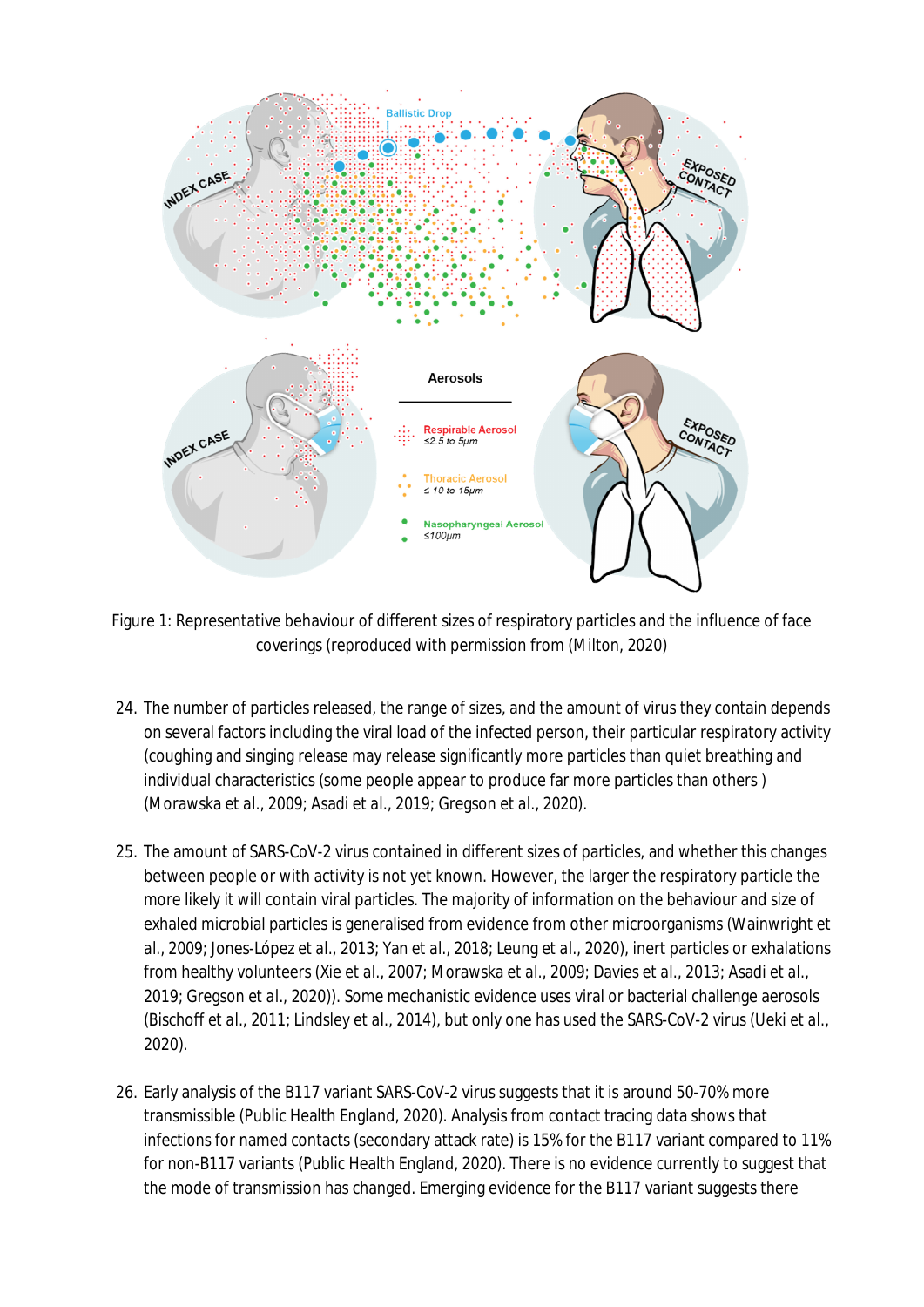could be an increased probability of a higher viral load in infected individuals (Kidd et al, 2020). It is also possible that evidence suggesting improved binding to receptors could mean that the amount of virus needed to cause infection is lower (Volz et al, 2021). As previously highlighted (EMG, Dec 2020), for a given exposure there may be a greater likelihood of infection, and this could therefore increase the risks posed by all transmission routes. Recommendations in this paper are based on a precautionary approach, assuming that it is likely that mitigation strategies may now need to be applied more consistently and effectively to achieve a comparable level of control to that seen previously.

27. In the workplace, a context-specific risk assessment is required which considers for each work activity: who is at risk of exposure, how they might be exposed (the relative importance of the different transmission pathways), the likelihood of the people, air or surfaces they are exposed to being infectious, the duration of the exposure, and the consequences of that exposure both in terms of individual risk and population level transmission. A hierarchy of risk controls approach should be applied, and where it is not possible for the activity to be eliminated or a suitable substitute (such as home working) to be applied, then this should consider engineering/environmental, administrative and personal controls to *mitigate all transmission routes* for all work activities if it is necessary for people to interact.

#### **Application of face coverings**

*Given the new SARS-Cov-2 variant, what is the role of face coverings in community settings where there is not contact with known infectious individuals, including workplaces?*

- 28. Face coverings and masks can be used for two purposes depending on their design: *Source control:* this is designed to capture particles that are exhaled by the wearer and acts to reduce the amount of virus that is released into a space. Using a face covering or mask in this way protects multiple other people from the virus that the wearer is emitting. *Personal protection:* this is designed to protect only the person wearing it from being exposed to the virus that is released by someone else.
- 29. Face coverings worn in public, community and workplace settings are *predominantly a source control*, designed to reduce the emission of virus carrying particles from the mouth and nose of an infected person. This may have measurable benefits in reducing population level transmission when worn widely, through reducing the potential for asymptomatic or pre-symptomatic people spreading the virus without their knowledge. Analysis of regional level data in several countries suggest this impact is typically around 6-15% (Cowling and Leung, 2020, Public Health England 2021) but could be as high as 45% (Mitze *et al.*, 2020). These figures should be treated with caution as it is not possible to establish the specific role of face coverings compared to other interventions in place at the same time or how transferable cases from other countries are transferable to the UK. Several modelling studies are reported within a recent systematic review (Howard *et al.*, 2020) that also suggest substantial impacts on the value of R in a population, but are based on idealised assumptions around the efficacy and adherence to wearing face coverings.
- 30. Public use of face coverings may provide some protection to the wearer, however this is not their intended purpose and there is insufficient evidence to assume that they can provide effective protection when used for this purpose. WHO have recommended that those aged over 60 and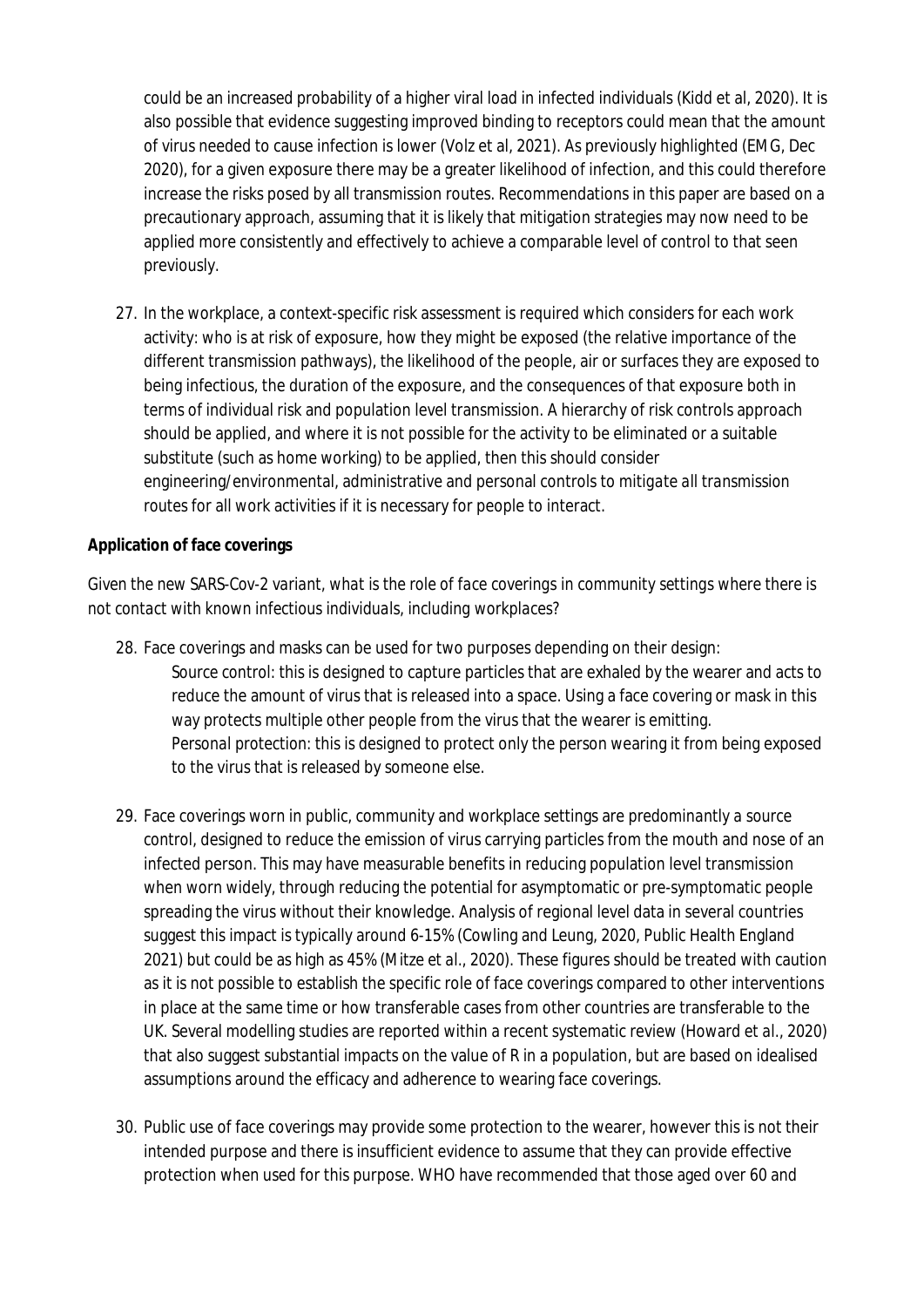those who are vulnerable should wear medical grade face masks (type 2 or 2R) which are likely to provide a more consistent and reliable level of protection than a cloth face covering.

- 31. The real-world effectiveness of face coverings depends on multiple factors including the materials used, the fit of the face covering and the behaviour of the wearer. Evidence from observational studies evaluated within a recent PHE systematic review (Public Health England, 2021) consistently report that face coverings in the community reduced the spread of COVID-19. However, the PHE review concludes that within ecological studies it is difficult to identify the mechanisms by which face coverings reduce transmission or their effect in isolation from other interventions and behaviours.
- 32. Mechanistic evidence from laboratory and controlled participant studies suggests most face coverings are likely to be effective at blocking the emission of droplets and larger (nasopharyngeal) aerosol particles but are less effective at limiting the emission of smaller (thoracic and respirable) aerosols. The face covering captures droplets and nasopharyngeal aerosols within the mask material, reducing their emission into the environment. They may also reduce the number of respirable aerosols released, by capturing larger particles before they evaporate (see Annex A). The effectiveness depends on the material and construction of the face coverings, with tighter weave fabrics and multi-layered designs leading to a greater reduction in particle emissions (high confidence). Although there are few studies that directly measure larger particles, many materials will effectively reduce the transport of droplets and nasopharyngeal aerosols. A study with influenza patients showed no deposition onto settle plates held 20cm from the person due to coughing while wearing medical masks even though deposition was detectable in 7/9 participants without masks(Johnson *et al.*, 2009) . The reduction in smaller aerosols is typically in the range 50- 90% depending on the material and construction of the face covering and particle size used for testing (Howard *et al.*, 2020; Lindsley *et al.*, 2020)), and is more effective for thoracic aerosols than respirable aerosols (Davies *et al.*, 2013). Laboratory tests have shown that the performance of good quality multi-layer cloth face coverings can be similar to medical grade masks (Davies *et al.*, 2013; Lindsley *et al.*, 2020)). However some tests have shown that single layer materials used for face coverings can have filtration efficiencies as low as 5%, and recommend multi-layer construction which is substantially better(Konda *et al.*, 2020). It is likely that this efficiency, especially for smaller aerosols, may be reduced where face coverings are poorly fitting or incorrectly worn.
- 33. Evidence from visualisation studies suggests that face coverings have an impact on the behaviour of the jets of exhaled air from the nose and mouth, reducing the distance that the jet is maintained and dispersing the exhalation flow around the head of the wearer (Tang *et al.*, 2009; Verma, Dhanak and Frankenfield, 2020). The only study that has measured the close-range impact (Johnson *et al.*, 2009) only considered droplets and didn't measure microbial aerosols with distance. However it is likely that wearing of a face covering reduces the distance where high concentrations of viral particles are maintained in a respiratory plume, and enables more rapid dilution by the room air.
- 34. It is possible that wearing a face covering may impact on other behaviours to control the virus such as distancing or hand hygiene. Concerns have been raised that wearing a face covering could decrease other behaviours to reduce transmission. The evidence to date based on observed behaviour does not support this concern with regard to some protective behaviours; neither handwashing nor physical distancing are reduced in those wearing face coverings(Mantzari, Rubin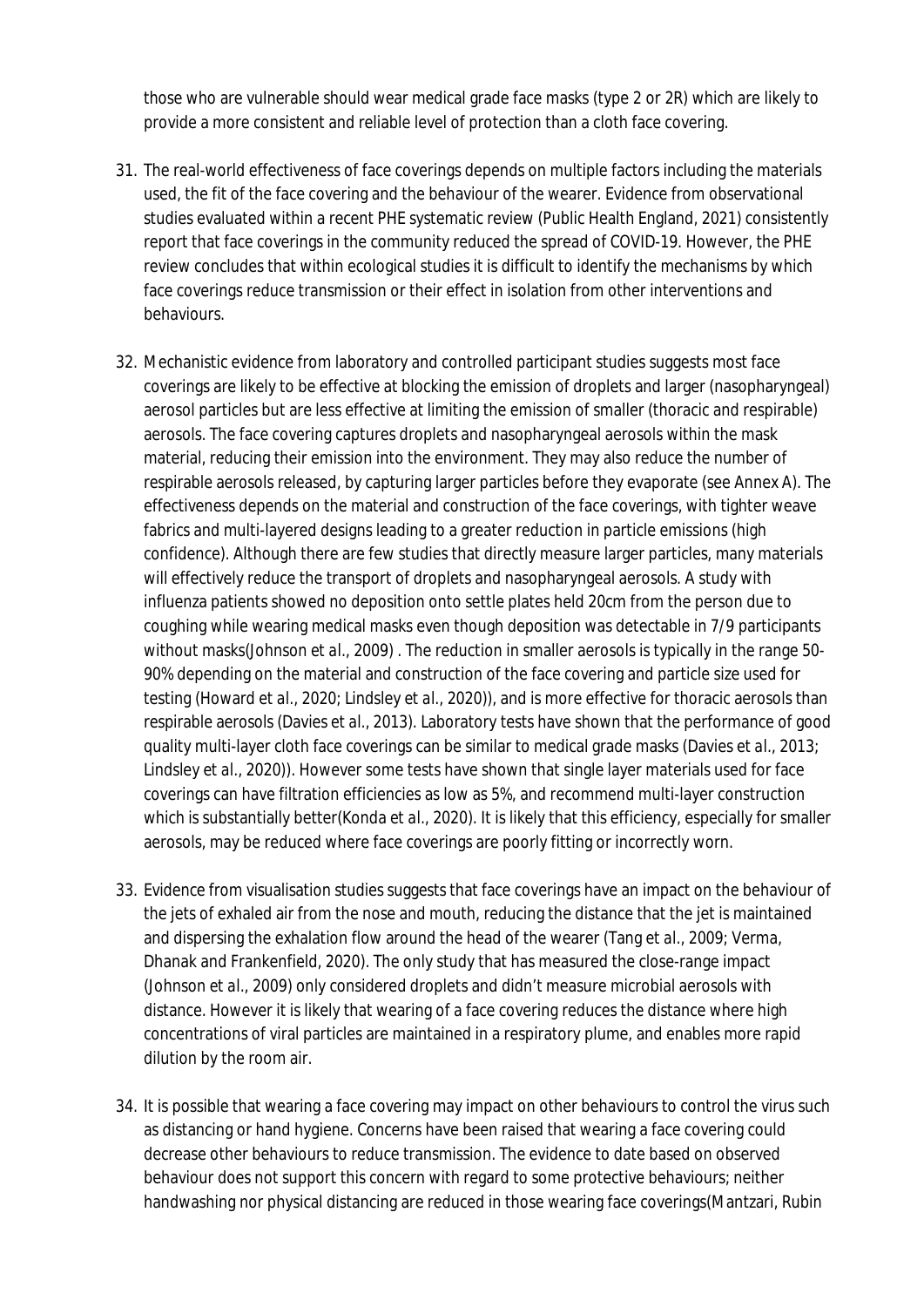and Marteau, 2020, Czypionka et al 2020, Seres et al 2020). Given that face-coverings provide an uncertain level of mitigation or protection it is important that wearing a face covering is not used to justify undertaking or permitting activities and contacts that might otherwise have been avoided. There is some anecdotal evidence that the mandatory use of face coverings may be being used to reduce distancing in some settings.

- 35. Although contamination of face coverings and subsequent hand contact has been suggested as a transmission route, as highlighted in a previous EMG paper, there is not currently any evidence that this is a significant risk in a community setting (EMG-NERVTAG, 2020). There is some evidence that suggests face coverings may reduce face touching behaviour which could reduce the risk of transmission via contaminated hands (Y. J. Chen *et al.*, 2020). The previous EMG paper (EMG-NERVTAG, 2020) indicated that there are some comfort and hygiene concerns with wearing face coverings, especially for long periods, and recommended that they should be regularly changed (at least every 4 hours) in settings where they may be required for long periods (medium confidence). This previous paper also highlighted the need to regularly wash reusable face coverings, but that there is no clear evidence on frequency or temperature of washing. There is some evidence that cloth face coverings may be more effective after they have been washed as the fibres tighten. It is also possible that washing cloth face coverings may also affect their subsequent fit and thus effectiveness, however studies have not investigated this.
- 36. There is an absence of evidence that face visors/shields are an effective source control, and are likely to provide a minimal reduction in the source of droplets or aerosols from an infected person. A visualisation study shows that a face visor changes the direction of the exhaled plume, but doesn't effectively impede it (Verma, Dhanak and Frankenfield, 2020). It is possible that a face visor has some impact on the emission of droplets and nasopharyngeal aerosols through them impacting on the inside of the visor, however this will depend on the direction of the exhalation relative to the angle of the visor. There are several studies that show they can protect against large droplets and splashes (Roberge, 2016) and laboratory evidence from mechanistic studies with an influenza challenge aerosol suggests, that they can provide protection against a source of droplets, nasopharyngeal and thoracic aerosols when someone is in close proximity to an infected person (Lindsley *et al.*, 2014)(Nguyen-Van-Tam *et al.*, 2020). It is likely that this includes protection to transmission through the eyes. However they are shown to provide little protection from respirable aerosols (Lindsley *et al.*, 2014)(Nguyen-Van-Tam *et al.*, 2020). There does not appear to be any ecological evidence relating to the effectiveness of face visors in mitigating transmission.

#### **Physical Distancing**

*Given the new SARS-Cov-2 variant, what mitigations are required that may allow less than 2m distancing and how they should be implemented, including whether sequencing of mitigations has a role to play in terms of how effective they are*

37. Distancing between people reduces risk of exposure to all viral droplets and aerosols. As you get close to an infected person the likelihood of exposure to all particle sizes increases. Larger particles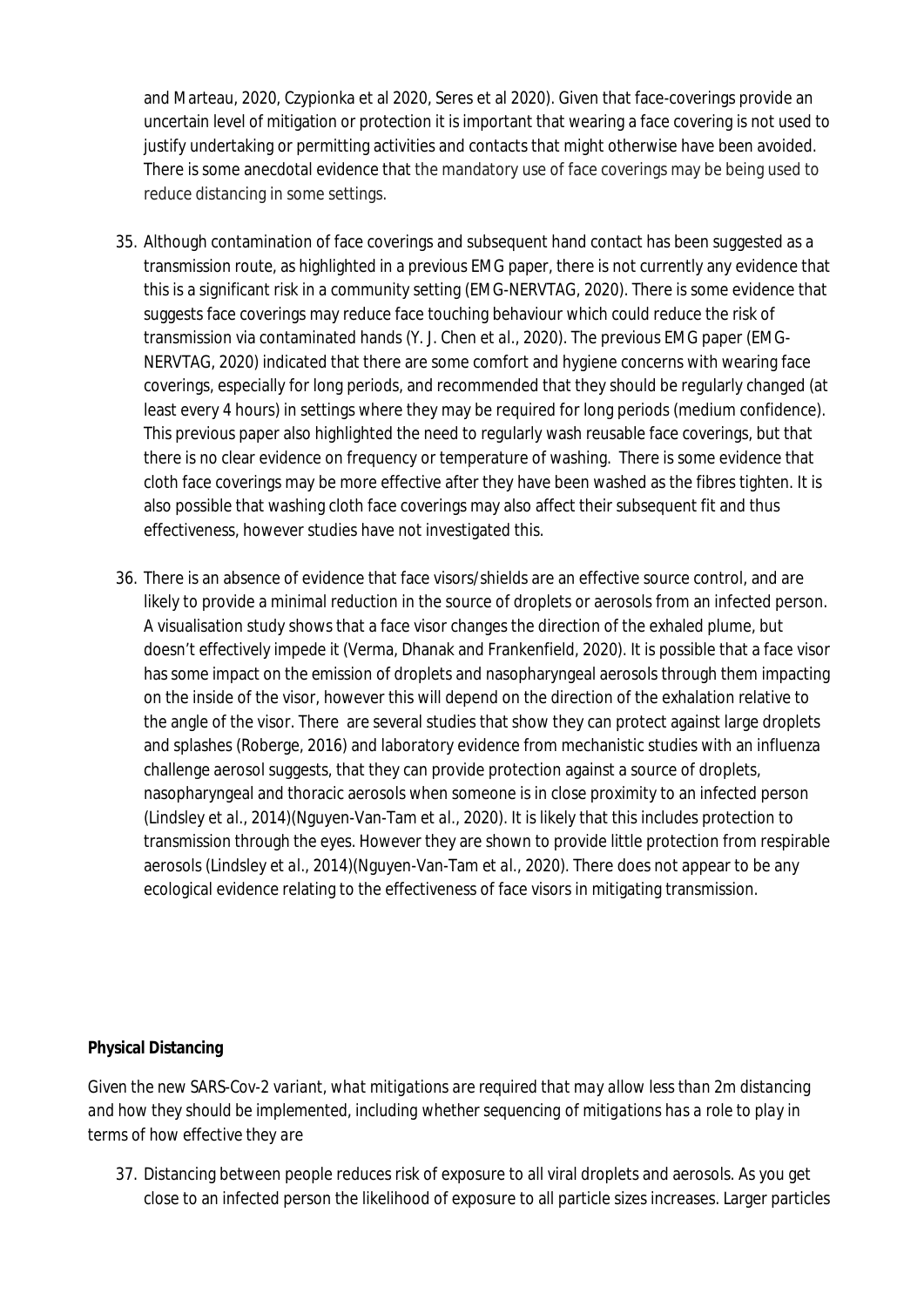travel the shortest distances, and so generally pose a risk at close range, while the smallest particles can remain suspended in the air for long periods and can easily travel more than 2m in a room. It is important to recognise that there is *no guaranteed safe distance* within an indoor space – a greater distance for a given exposure time simply reduces the probability of exposure to the virus.

- 38. At a distance beyond about 2m, exposure to the virus is mainly due to small (respirable and thoracic) aerosols. In an indoor setting these would be dispersed throughout the air in a room, and their concentration is largely determined by the airflow patterns and ventilation rate. Where there is long duration exposure in a poorly ventilated room to someone generating a high number of respirable aerosols, there could be a significant infection risk. The risk of far-field (beyond 2m) airborne transmission has been discussed in detail in previous EMG papers (SAGE-EMG, 30th Sept 2020)). There is likely to be a very low risk of exposure to these particles in an outdoor setting as they are quickly dispersed. Modelling suggests that far-field background exposure to the virus in outdoor air is extremely low (Belosi *et al.*, 2021)
- 39. At a distance of around 1.5-2m, exposure to larger (nasopharyngeal) aerosols and droplets is likely to be significantly reduced as these larger particles are more likely to deposit on surfaces within this range. The distance particles are carried before deposition will depend on the force of the respiratory action (a cough or continuous loud talking/singing will project particles further than quiet breathing ( Abkarian *et al.*, 2020)), as well as the particular room's airflow patterns. It is possible that some of these larger particles, which would normally deposit quickly, can be carried further than 2m in some cases when released in a turbulent "puff" Bourouiba, Dehandschoewercker and Bush, 2014;or where there are high velocity airflows. A recent outbreak investigation report suggested high velocities due to an air conditioner may have caused infection in a very short duration exposure (around 5 min). The exact mechanisms are uncertain, but the rapid and directional exposure possibly implies larger particles with a high viral concentration may have been carried over a longer distance, rather than people were exposed to smaller aerosols in the general room air (Kwon *et al.*, 2020). There are computational modelling studies that suggest that larger particles may be carried further by wind outdoors (REFS), although there is no evidence of transmission associated with this. The probability of these longer distance exposures through larger particles happening is likely to be low, especially in fluctuating turbulent air in outdoor settings, as it will rely on small numbers of particles being carried over a longer distance to reach a small target area on the face.
- 40. At a distance less than 2m, without any additional mitigation, exposure to all sizes of respiratory particles will increase as you get closer to a infectious person. The total increase in exposure through all sizes of particles is proportionally greater as the distance decreases; the concentration of respirable and thoracic aerosols is higher close to the infected person, and the risk through exposure to nasopharyngeal aerosols and droplets also increases significantly at the same location. Modelled data (W. Chen *et al.*, 2020)and evidence from an earlier systematic review (Chu *et al.*, 2020)suggests the difference in risk of exposure between 2m and 1m is likely to be 2-10x, while the difference between 1m and 0.5m may be as much as  $50x$  (SAGE-EMG, 2020a, 28<sup>th</sup> April)). These should not be regarded as hard numbers as the complex flows and movement of people in real spaces mean there is significant uncertainty in exposure.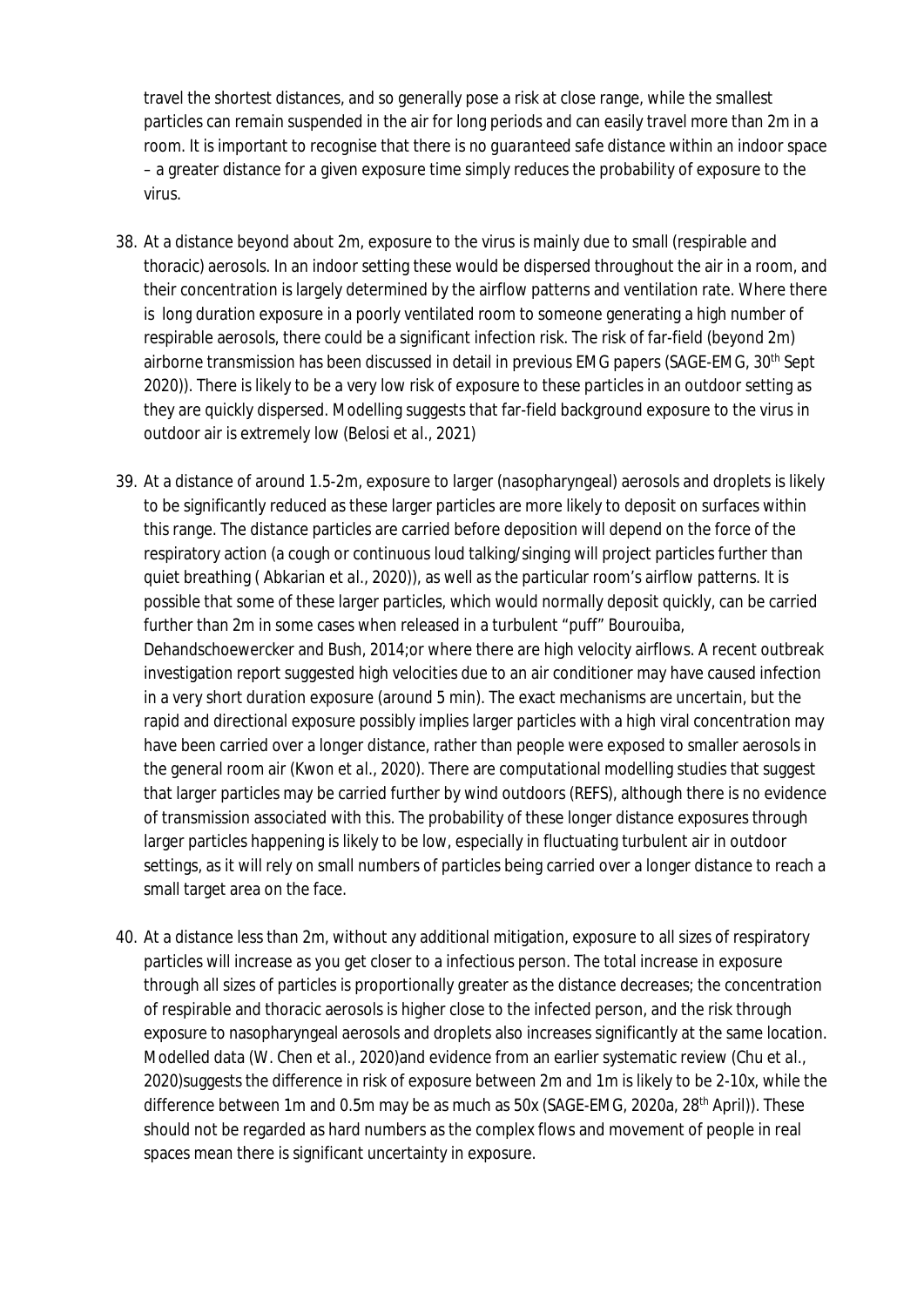- 41. The increased transmission risk with reduced distance is also evident to some extent in analysis of UK contact tracing data. The infection rate for reported contacts is almost double for "direct" contact compared to "close" contact as recorded in the contact tracing survey1. Both categories show an increased infection rate with the B117 variant (Public Health England, 2020)).
- 42. The risk of short range exposure (<2m) is likely to be highest in indoor settings where disruption from room airflows is small, however it could also be important where people have longer duration exposures at close proximity in outdoor settings, especially in semi-enclosed spaces such as covered seating areas, transport shelters or street market stalls. The small amount of evidence for transmission in outdoor settings suggests that it is only likely to be a risk when people are in close interaction (Bulfone *et al.*, 2020)While there is no certainty of benefit in mitigation in these kinds of situations, even minor reductions in transmission at individual level could contribute to meaningful reductions in transmission at population level given a more transmissible virus.
- 43. The understanding of how respiratory particles behave indicates that additional measures are necessary where people are closer than 2m. This may be due to the role they are doing or where an activity requires it, or where the interactions and behaviour of people in a particular environment means that distancing may be difficult. In a workplace setting the likelihood and frequency of this should be assessed through a context-specific risk assessment. With a more transmissible variant, it is important that previous risk assessments should be revisited and the appropriate mitigations should be implemented and monitored with greater rigour.
- 44. There is not clear evidence for the relative effectiveness of different mitigations, however interventions that reduce the source of virus, or use engineering or procedural controls that rely less on human behaviour are more likely to have a more reliable impact than those which attempt to use personal behaviour to reduce exposure once the virus is in the environment. It is important that mitigations are targeted at all relevant routes of transmission.
- 45. Face coverings are likely to be a significant mitigation for exposure at less than 2m. As outlined above, they will impact on risk through reducing the source of respiratory particles. They will mostly reduce the source of droplets and larger aerosols, but may have a small impact on reducing the concentration of smaller aerosols. Their effectiveness will depend on the quality of the face covering and is likely to be strongly influenced by human behaviour.
- 46. Physical screens and barriers positioned between people are likely to reduce exposure to droplets and larger aerosols , their effect on small (respirable) aerosols depends on the design of the screen and its location relative to the airflow and people in the space. There is very little data on the effectiveness of screens from ecological, modelling or laboratory studies. Evidence from applications on buses suggests that screens which completely separate one person from others in the environment may be effective at reducing their risk of infection providing (UCL, 2020). There remains very little data on the effect of partial screens on transmission risk, with only a small number of experimental (inert tracer) and computational studies prior to and during the pandemic

<sup>&</sup>lt;sup>1</sup> Direct: face to face contact (e.g. a conversation within 1 metre); skin to skin contact (including sexual contact); coughed on, sneezed on or spat on

Close: within 1 metre for 1 minute or more (not necessarily face to face); within 1-2 metres for 15 mins or more (could be total 15 mins over 24 hours); travelling in a small vehicle; travelling in a large vehicle or plane (1 metre for 1 min and 1-2 metres for 15 mins)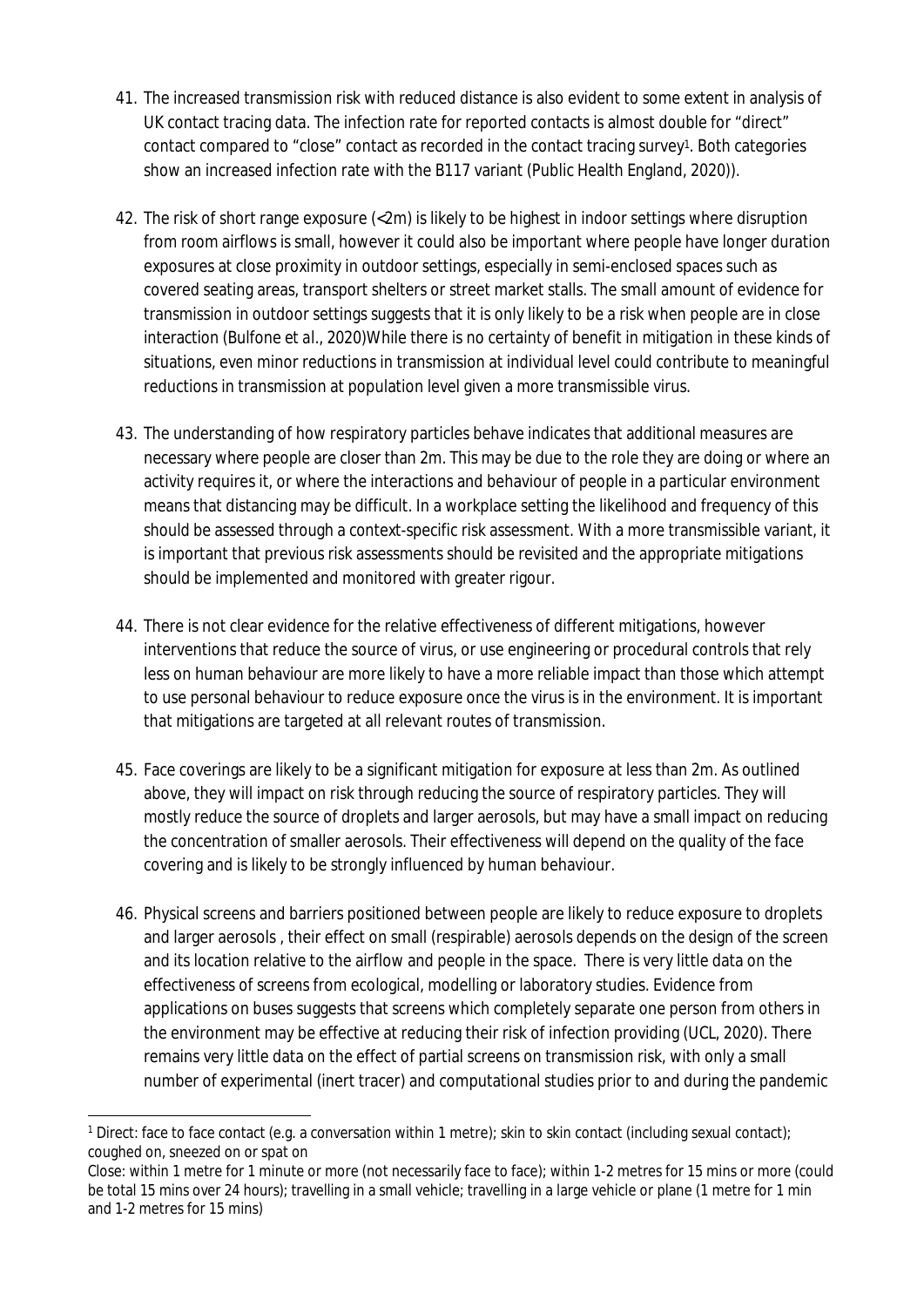(Ching *et al.*, 2008; Gilkeson *et al.*, 2013; Abuhegazy *et al.*, 2020)), and no ecological data to date. These studies highlight that the effect of screens on small aerosols depends significantly on the design relative to room airflows; there may be a reduction in exposure for some designs and an increase for others (Gilkeson *et al.*, 2013; Abuhegazy *et al.*, 2020)). Care should be taken when positioning screens that they do not restrict the ventilation in a room; a large screen could separate a space and remove or reduce the ventilation supply for those positioned behind it. Where there is more than one person behind such as screen (e.g. workers in a shop) this could increase the risk of transmission between these people. Screens are unlikely to have any benefit when people are greater than 2m distance, and could increase risks through disruption to airflows.

- 47. Use of face visors can provide some protection against larger aerosols and droplets as outlined above. This is an approach that focuses on an individual and their exposure, and effectiveness will rely on personal behaviour including correct wearing of the visor.
- 48. Reducing the duration of any interactions is an important measure which will minimise exposure to all respiratory particles. There is a distribution of risk and exposure will depend on the particular circumstances, however very short exposure (passing in a corridor) will normally pose a much lower risk than spending an extended period of time in close proximity to an infected person. There is not sufficient data to confidently quantify risk of transmission with time of exposure, particularly for the B117 variant.
- 49. Some benefits may be gained by orienting people to reduce face-to-face interactions, particularly in settings where face coverings are not worn and hence the exhaled air is in the form of a jet from the mouth. Significant care should be used when applying this measure as it is highly dependent on people remaining in a particular location – in many environments people will move around or turn to face others to the side and behind.
- 50. Deposition of larger aerosols and droplets could increase the contamination of surfaces in close proximity to an infected person. Although there is limited evidence of transmission via contact with contaminated surfaces, paying greater attention to cleaning of high touch surfaces and maintaining awareness of the importance of regular hand hygiene remains important. The use of face coverings is also likely to reduce the deposition of particles on surfaces close to an infected person. However, it is important to recognise that cleaning and hand hygiene alone are not effective mitigations to reduce the risk of direct close-range transmission and any enhanced mitigation should be regarded as a secondary measure alongside other strategies outlined here.
- 51. Further measures may be needed in a workplace setting where there is a high probability of very close interactions (e.g. direct physical contact, face to face within 50cm) and it is not possible to remove these or mitigate them in another way. In some workplace settings, bubbling workers and using effective strategies to identify infections early and supporting workers to isolate may reduce the likelihood of transmission. Where there is a significant residual risk which can't be effectively mitigated it is possible that specific personal protection may be needed, as identified through a suitable risk assessment.

#### **Further Research**

52. It is clear that there remain several areas where the evidence base is weak or absent, for all variants of the virus including the B117 strain: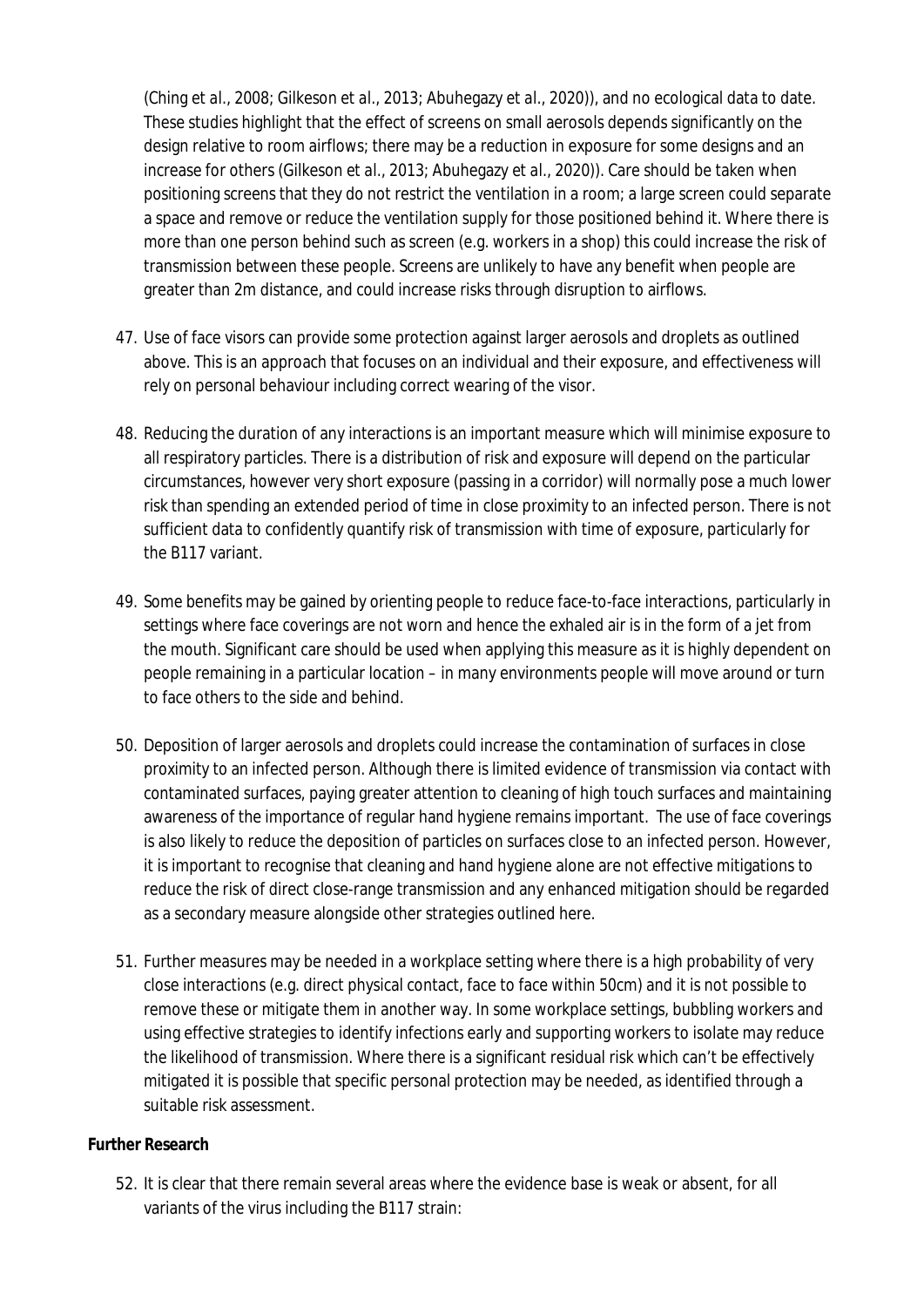- a. There is no clear data yet on the amount of virus exhaled by people and which sizes of particles carry the greatest viral load. This data is very challenging to acquire and requires a substantial human volunteer study with specialist measurement equipment (Leung *et al.*, 2020)
- b. The relative importance of different routes of transmission (close-range, airborne, surface) and how that changes with context is not yet known, although there is growing consensus that direct exposure to respiratory droplets and aerosols through the air is likely to play a greater role than surfaces and fomites (DHS 2021)
- c. the amount of virus needed to cause infection, including whether this changes with infection route or variant of the virus, is unknown (DHS 2021)
- d. There is a lack of data on the absolute and relative effectiveness of different mitigation measures, with a significant absence of data even from idealised laboratory approaches for some approaches (notably screens).
- e. The ability to capture and measure particles larger than 10-15 μm is very limited, both from a biological and aerosol science perspective. This means that much of the understanding around transmission associated with larger aerosols and droplets is assumed rather than directly measured.

## **Annex A: Emission and behaviour of virus carrying respiratory particles**

Respiratory particles are released from the mouth and the nose during breathing, talking, coughing, singing, shouting and sneezing. These particles range from a small number of very large droplets that are up to 1mm in diameter, to large numbers of very small particles that are less than 1 μm in diameter. For context, a human hair is around 60  $\mu$ m in thickness and we can't see particles less than 40  $\mu$ m with the naked eye.

The number and sizes of particles released varies with activity – coughing, sneezing and loud singing/shouting produce up to 20 times more particles than quite talking or just breathing (Gregson *et al.*, 2020). There is a very large variation between people too – some people produce far more particles than others (Morawska *et al.*, 2009; Gregson *et al.*, 2020)).

The particles are composed of respiratory fluids containing water, salts, proteins and surfactants as well as virus and other microorganisms (bacteria and fungi depending on the health of the person). Respiratory particles do not remain the same size. When they are released from the moist environment of the mouth and nose into drier air, they rapidly evaporate, losing the water ((Xie *et al.*, 2007; Vejerano and Marr, 2018). Their rate of evaporation will depend on the humidity of the air and the constituents of the particles; it is estimated that in a normal room environment, with 50% relative humidity, particles will evaporate to 16- 50% of their initial size (Nicas, Nazaroff and Hubbard, 2005)). As the virus can't evaporate, this means it can become more concentrated as the particle shrinks. The evaporation for particles smaller than 30 μm happens within a fraction of a second. A 100 μm particle can evaporate to 30 μm particle in 8s, a 50 μm particle can become a 10 μm particle in under 2s. The evaporation rate will depend on the humidity of the air, with greater evaporation at lower humidity. This is a consideration for UK winter conditions, where in cold weather it is common to have a relative humidity below 35% in indoor environments. It is possible that this would result in a greater proportion of particles evaporating to a size where they can remain airborne. There is also evidence that the SARS-CoV-2 virus, in common with many other viruses, survives better at lower humidity.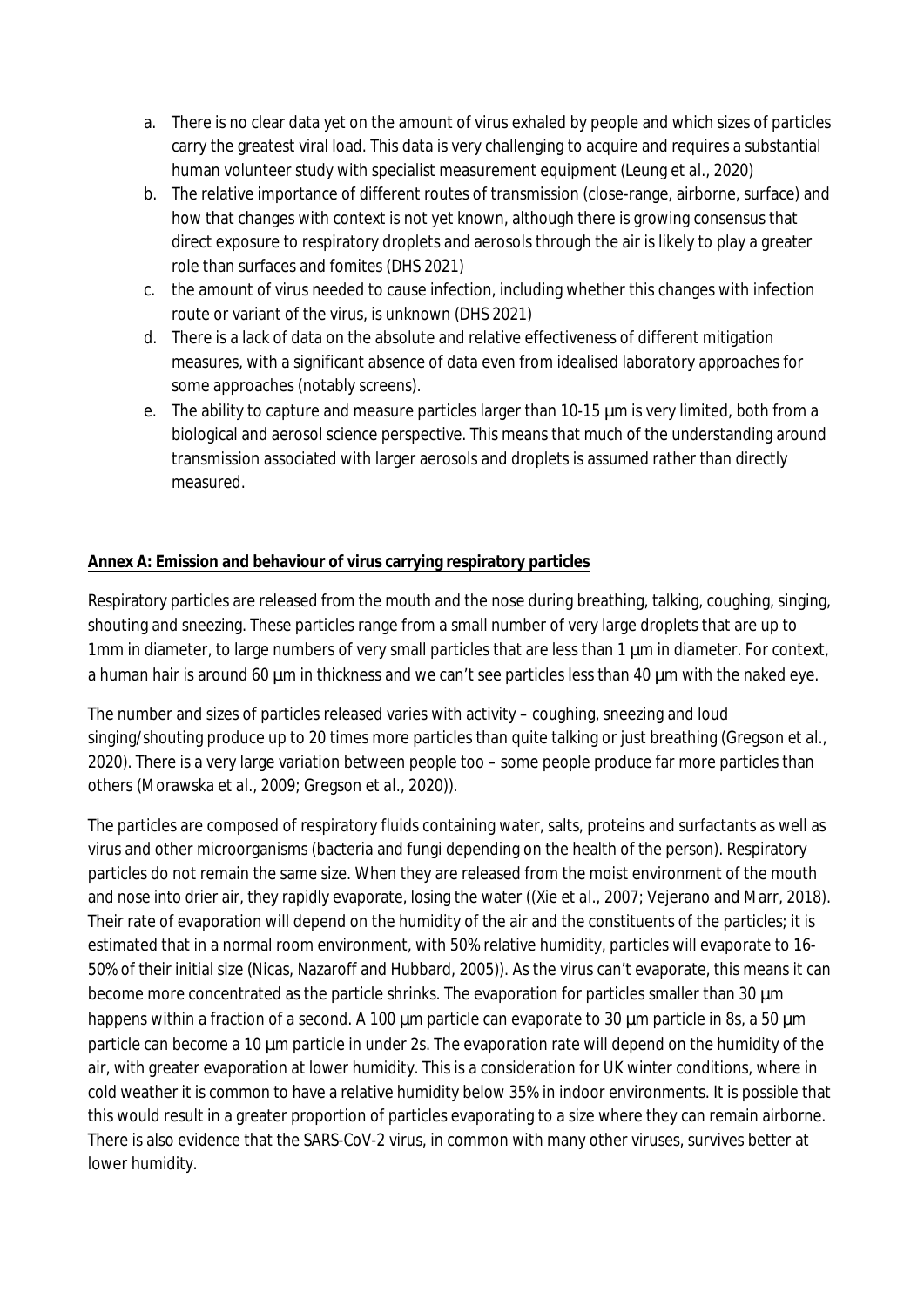There is some confusion caused by terminology surrounding respiratory particles. Medical fields use the term "airborne" to refer to infection via particles with a final size less than 5 μm in diameter and refer to infection via all other particle sizes as droplets. Aerosol scientists refer to particles with a final size up to 100 μm as aerosols, which is based on physics of particle transport and exposure science evidence showing these can be inhaled into the upper respiratory system. The term aerosol in medicine often refers specific procedures (aerosol generating procedures) that release very small particles < 10 μm. Care needs to be taken as terms are used differently in different contexts. A good discussion of these particles is given in (Milton, 2020)which suggests four categories of particles that can be used to describe both their fate in air and the exposure mechanism:

- Respirable aerosols are <5 μm, will remain airborne for long periods and can penetrate to the deep lung on inhalation
- Thoracic aerosols are  $5-15 \mu m$ , will remain airborne in many rooms over more than 2m and will deposit in the thorax on inhalation
- Nasopharyngeal aerosols are  $15{\text -}100 \,\mu$ m, will normally only remain airborne for 1-2m unless velocities are high, and will deposit in the nasal cavities and mouth following inhalation
- Droplets are particles  $>100 \mu m$ , behave ballistically depositing normally within 2m and can cause infection by direct deposition onto mucous membranes

The amount of virus released in respiratory particles is likely to increase with the viral load of the infected person (which is highest around the time of symptom onset), increase with greater levels of vocal activity, and will vary by person. There is very little data yet for SARS-CoV-2, and none for the B117 variant, however evidence for other viruses suggests this is the case (Yan *et al.*, 2018). Data from nasal swabs suggest the amount of virus RNA per ml of respiratory fluid could vary enormously between 102 and 109 (Pan *et al.*, 2020)). The amount of virus carried by different particle sizes is not certain. It is estimated that larger particles will contain more virus due to their larger volume, however there is data from exhaled breath samples with other pathogens ((Wainwright *et al.*, 2009; Jones-López *et al.*, 2013; Yan *et al.*, 2018; Leung *et al.*, 2020))) that suggests there could be proportionally more pathogens in smaller particles. However this may reflect the inability of commonly used samplers to effectively sample particles >10 μm diameter This is in part likely to be due to the effect of evaporation which concentrates the virus in smaller particles, however it could be also affected by the location in the respiratory system where the particle is formed and for some microorganisms there are hydrophobic effects that can lead to preferential aerosolization into smaller particles. It is not clear how SARS-COV-2 behaves yet and measurement of microorganisms in exhaled breath is extremely challenging.

The fate of a particle in air depends on its size and the airflow in the space where it is released. Droplets that remain greater than 100 μm in diameter, typically behave ballistically and fly through the air with a trajectory that is determined by their size, gravity and the force of the ejection – think how a tennis ball behaves. These particles typically land on surfaces or another person within 2m, but could be carried further in high velocity airflows, particularly outdoors. To cause infection these particles would impact directly on eyes, nose or mouth or they would contaminate a surface and create a transmission route via hand contact. The number of these larger particles generated by people is small (Chao *et al.*, 2009; Morawska *et al.*, 2009)and hence the chance of infection depends on the probability that they hit a susceptible target – this is likely to be a rare event, but could carry a high likelihood of infection if it happens.

The fate of particles that are smaller than 100 μm will depend on their evaporation. Those that have a final size greater than 10μm (nasopharyngeal and some thoracic aerosols) will normally deposit out of the air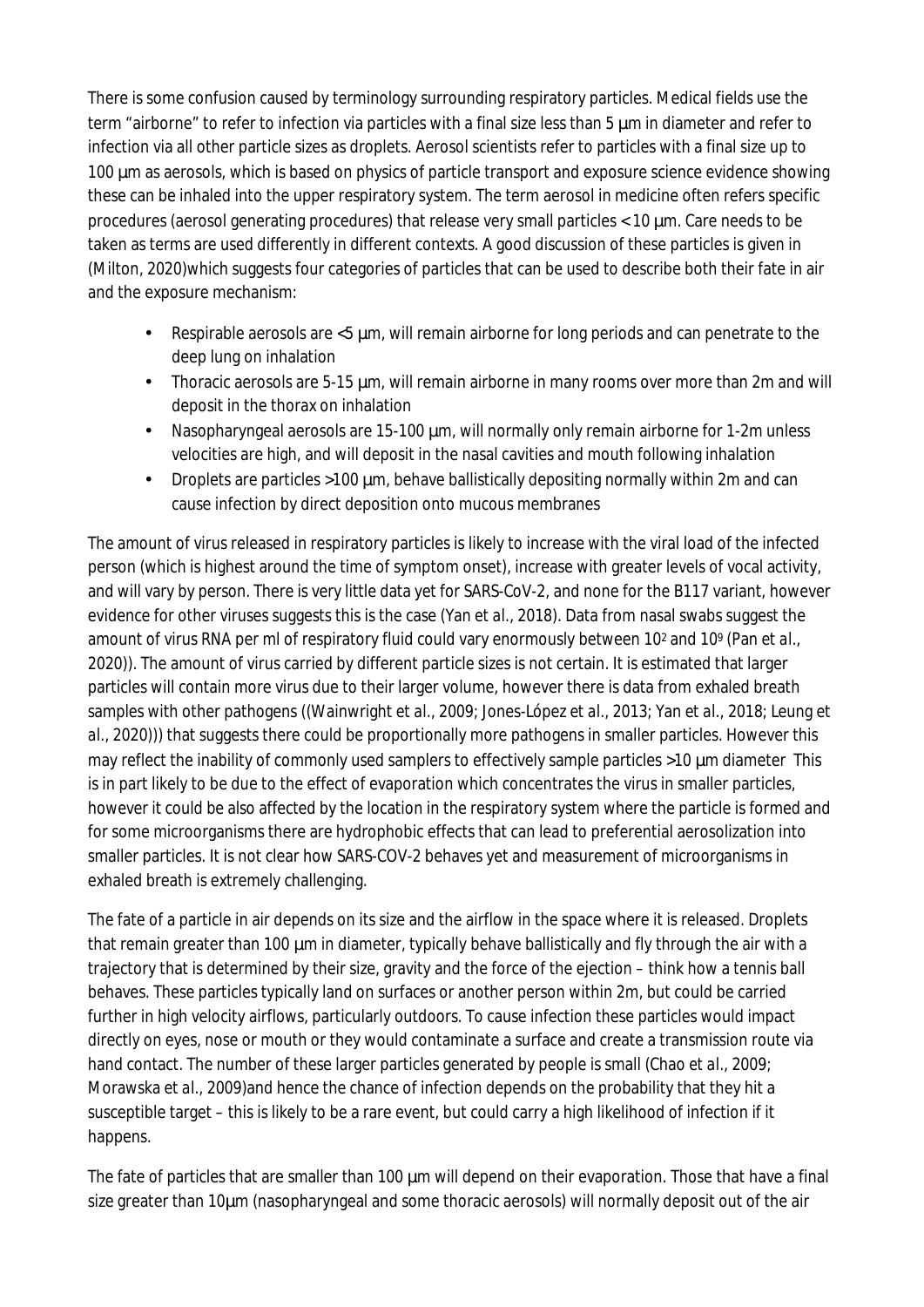relatively quickly. This is often within 2m of the source, but it is possible that some can be carried further by the complex fluid dynamics of a turbulent "puff" released from the mouth (Bourouiba, 2020), or by higher velocity flows. There is some evidence that air conditioning units may create flows that can maintain particles that are 20-30 μm airborne over greater distances (Kwon *et al.*, 2020; Lu *et al.*, 2020)). When carrying virus, these particles can cause infection by inhalation; they will land in the upper part of the respiratory tract, but they don't reach the lung. While this is not important for some airborne diseases where the infection route is via the lung (e.g. TB), it is likely to be important for SARS-CoV-2 where the virus binds to ACE2 receptors that are throughout the respiratory system including in the eyes, mouth and nose. Relatively large numbers of particles that become nasopharyngeal aerosols are generated through respiratory activities, and as they may carry a high viral load they are likely to pose a large risk of transmission if someone is exposed at close-range.

Particles with a final size less than 10 μm (respirable and some thoracic aerosols) can remain suspended in the air indoors for long periods of time as their settling speed is usually lower than the buoyant forces and room airflow patterns that keep them suspended in air. While exposure in air is the primary concern with particles in these size ranges, it should be noted that deposition does occur, even at particles smaller than 2 μm which can contaminate surfaces (King *et al.*, 2013). These particles are at highest concentration close to the infected person, especially directly in their exhaled breath, and reduce in concentration with distance. By 1.5-2m the concentration of these particles in a room is determined by the ventilation – a poorly ventilated room will not remove the particles as quickly. These particles cause infection by inhalation, and the smallest ones (<5 μm) can penetrate to the deep lung. They are the main transmission route for diseases like TB, however could also be important for viruses such as influenza and SARS-CoV-2. Large numbers of these particles are generated by respiratory activities (Chao *et al.*, 2009; Morawska *et al.*, 2009; Asadi *et al.*, 2019), however as they carry a lower viral load than larger aerosols and droplets, it may be necessary to inhale a greater number to enable transmission of infection. High concentrations close to an infected person or following long duration exposure in a poorly ventilated space may enable these particles to pose a risk.

#### **References**

Abkarian, M. *et al.* (2020) 'Speech can produce jet-like transport relevant to asymptomatic spreading of virus', *Proceedings of the National Academy of Sciences of the United States of America*, 117(41), pp. 25237–25245. doi: 10.1073/pnas.2012156117.

Abuhegazy, M. *et al.* (2020) 'Numerical investigation of aerosol transport in a classroom with relevance to COVID-19', *Physics of Fluids*. AIP Publishing, LLC, 32(10). doi: 10.1063/5.0029118.

Asadi, S. *et al.* (2019) 'Aerosol emission and superemission during human speech increase with voice loudness', *Scientific Reports*. Springer US, 9(1), pp. 1–10. doi: 10.1038/s41598-019-38808-z.

Belosi, F. *et al.* (2021) 'On the concentration of SARS-CoV-2 in outdoor air and the interaction with preexisting atmospheric particles', *Environmental Research*. Elsevier Inc., 193(November 2020), p. 110603. doi: 10.1016/j.envres.2020.110603.

Bischoff, W. E. *et al.* (2011) 'Transocular entry of seasonal influenza-attenuated virus aerosols and the efficacy of N95 respirators, surgical masks, and eye protection in humans', *Journal of Infectious Diseases*, 204(2), pp. 193–199. doi: 10.1093/infdis/jir238.

Bourouiba, L. (2020) 'Turbulent Gas Clouds and Respiratory Pathogen Emissions: Potential Implications for Reducing Transmission of COVID-19', *JAMA - Journal of the American Medical Association*, pp. E1–E2. doi: 10.1001/jama.2020.4756.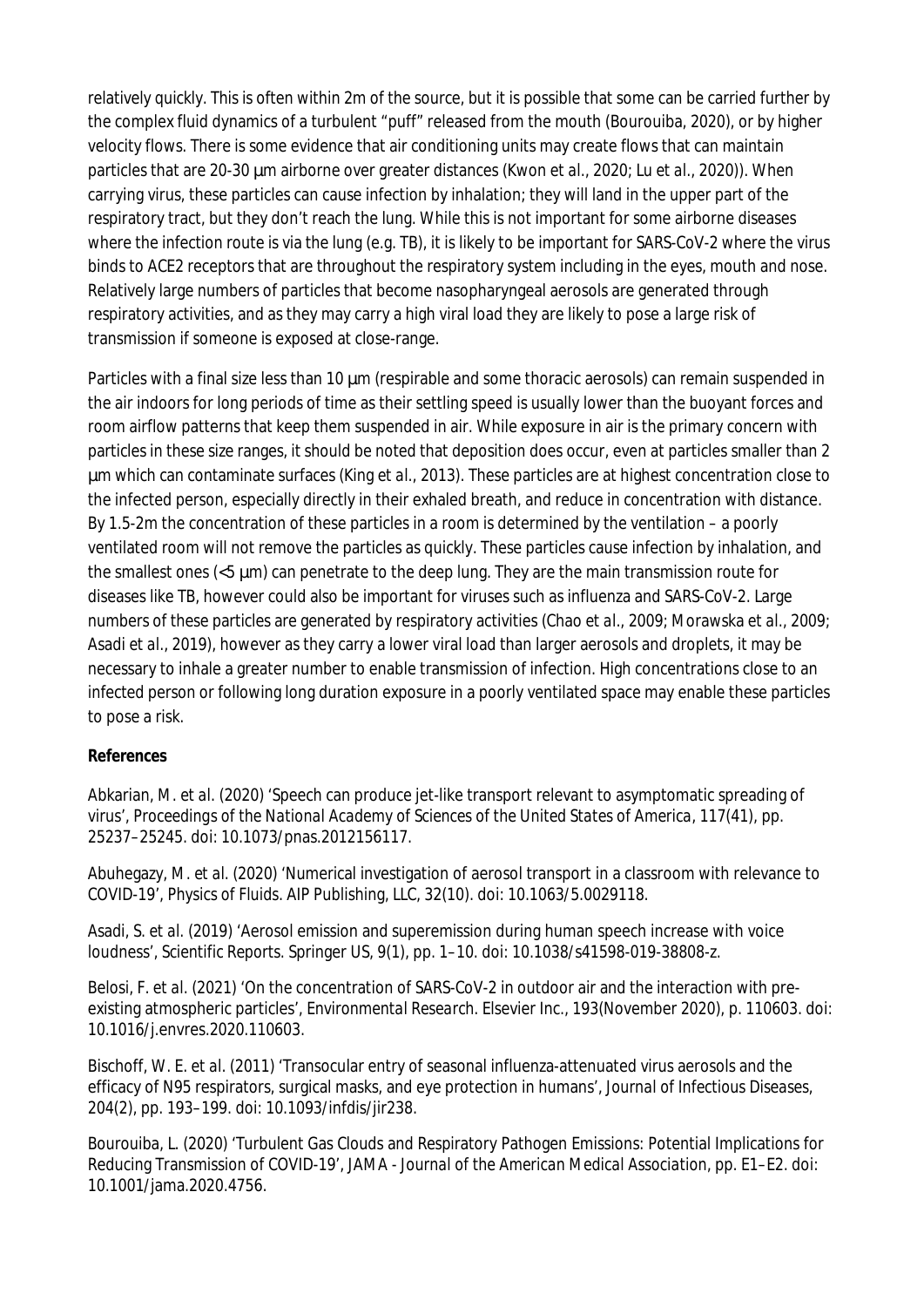Bourouiba, L., Dehandschoewercker, E. and Bush, J. W. M. (2014) 'Violent expiratory events: On coughing and sneezing', *Journal of Fluid Mechanics*, 745, pp. 537–563. doi: 10.1017/jfm.2014.88.

BSI 2020, https://www.bsigroup.com/en-GB/kitemark/product-testing/face-coverings/

Bulfone, T. C. *et al.* (2020) 'Outdoor Transmission of SARS-CoV-2 and Other Respiratory Viruses, a Systematic Review', *The Journal of Infectious Diseases*, pp. 1–44. doi: 10.1093/infdis/jiaa742.

Chao, C. Y. H. *et al.* (2009) 'Characterization of expiration air jets and droplet size distributions immediately at the mouth opening', *Journal of Aerosol Science*, 40(2), pp. 122–133. doi: 10.1016/j.jaerosci.2008.10.003.

Chen, W. *et al.* (2020) 'Short-range airborne route dominates exposure of respiratory infection during close contact', *Building and Environment*. Elsevier Ltd, pp. 1–33. doi: 10.1016/j.buildenv.2020.106859.

Chen, Y. J. *et al.* (2020) 'Comparison of Face-Touching Behaviors Before and During the Coronavirus Disease 2019 Pandemic', *JAMA network open*, 3(7), p. e2016924. doi: 10.1001/jamanetworkopen.2020.16924.

Ching, W. H. *et al.* (2008) 'Reducing risk of airborne transmitted infection in hospitals by use of hospital curtains', *Indoor and Built Environment*, 17(3), pp. 252–259. doi: 10.1177/1420326X08091957.

Chu, D. K. *et al.* (2020) 'Articles Physical distancing , face masks , and eye protection to prevent person-toperson transmission of SARS-CoV-2 and COVID-19 : a systematic review and meta-analysis', 6736(20).

Czypionka T, Greenhalgh T, Bassler D, Bryant MB. Masks and face coverings for the lay public: A narrative update. Annals of internal medicine. 2020 Oct 20.

Cowling, B. J. and Leung, G. M. (2020) 'Face masks and COVID-19: don't let perfect be the enemy of good', *Euro surveillance : bulletin Europeen sur les maladies transmissibles = European communicable disease bulletin*. European Centre for Disease Prevention and Control (ECDC), 25(49), pp. 1–4. doi: 10.2807/1560- 7917.ES.2020.25.49.2001998.

Davies, A. *et al.* (2013) 'Testing the efficacy of homemade masks: would they protect in an influenza pandemic?', *Disaster medicine and public health preparedness*, 7(4), pp. 413–418. doi: 10.1017/dmp.2013.43.

DHS Master List https://www.dhs.gov/publication/st-master-question-list-covid-19, update 5<sup>th</sup> Jan 2021

EMG-NERVTAG (2020) 'Duration of Wearing of Face Coverings', pp. 2–7.

EMG, S. (2020) 'Mitigations to Reduce Transmission of the new variant SARS-CoV-2 virus', Dec 31st.

Gilkeson, C. A. *et al.* (2013) 'Measurement of ventilation and airborne infection risk in large naturally ventilated hospital wards', *Building and Environment*. Elsevier Ltd, 65, pp. 35–48. doi: 10.1016/j.buildenv.2013.03.006.

Gregson, F. K. A. *et al.* (2020) 'Comparing the Respirable Aerosol Concentrations and Particle Size Distributions Generated by Singing , Speaking and Breathing', *ChemRxiv*, (1), pp. 1–27. doi: 10.26434/chemrxiv.12789221.v1.

Howard, J. *et al.* (2020) 'Face masks against COVID-19: An evidence review', 118(4), pp. 1–12. doi: 10.1073/pnas.2014564118.

Johnson, D. F. *et al.* (2009) 'A quantitative assessment of the efficacy of surgical and N95 masks to filter influenza virus in patients with acute influenza infection', *Clinical Infectious Diseases*, 49(2), pp. 275–277. doi: 10.1086/600041.

Jones-López, E. C. *et al.* (2013) 'Cough aerosols of Mycobacterium tuberculosis predict new infection: A household contact study', *American Journal of Respiratory and Critical Care Medicine*, 187(9), pp. 1007–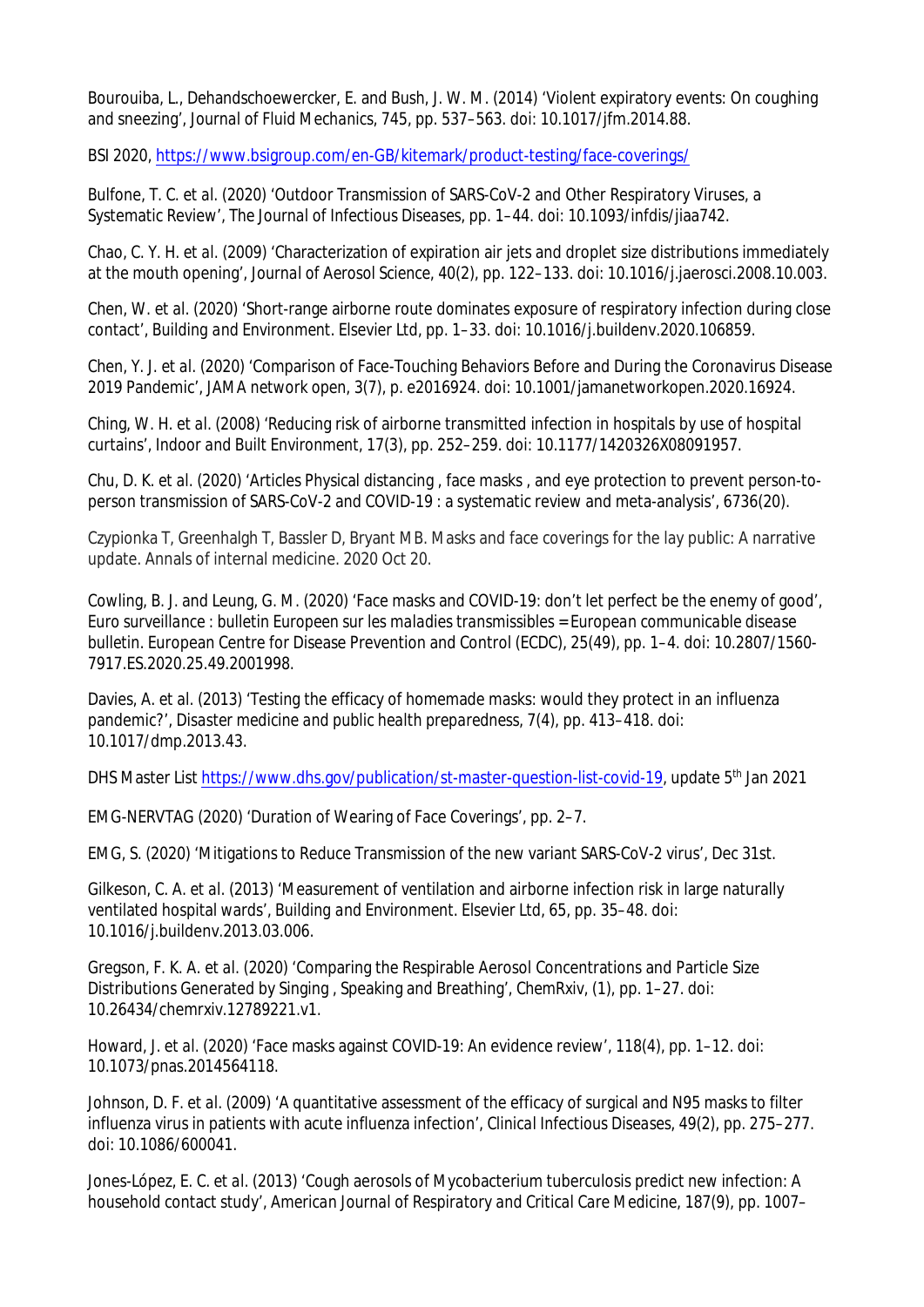1015. doi: 10.1164/rccm.201208-1422OC.

Kidd, M. et al (2020) 'S-variant SARS-CoV-2 is associated with significantly higher viral loads in samples tested by ThermoFisher TaqPath RT-QPCR.', *medRxiv*.

King, M. F. *et al.* (2013) 'Bioaerosol deposition in single and two-bed hospital rooms: A numerical and experimental study', *Building and Environment*, 59, pp. 436–447. doi: 10.1016/j.buildenv.2012.09.011.

Konda, A. *et al.* (2020) 'Fabrics Used in Respiratory Cloth Masks'.

Kwon, K. S. *et al.* (2020) 'Evidence of Long-Distance Droplet Transmission of SARS-CoV-2 by Direct Air Flow in a Restaurant in Korea', *Journal of Korean Medical Science*, 35(46), pp. 1–8. doi: 10.3346/JKMS.2020.35.E415.

Leung, N. H. L. *et al.* (2020) 'Respiratory virus shedding in exhaled breath and efficacy of face masks', *Nature Medicine 2020*. Springer US, pp. 1–5. doi: 10.1038/s41591-020-0843-2.

Lindsley, W. G. *et al.* (2014) 'Efficacy of face shields against cough aerosol droplets from a cough simulator', *Journal of Occupational and Environmental Hygiene*, 11(8), pp. 509–518. doi: 10.1080/15459624.2013.877591.

Lindsley, W. G. *et al.* (2020) 'Efficacy of face masks, neck gaiters and face shields for reducing the expulsion of simulated cough-generated aerosols', *Aerosol Science and Technology*. Taylor & Francis, 0(0), pp. 1–12. doi: 10.1080/02786826.2020.1862409.

Lu, J. *et al.* (2020) 'COVID-19 Outbreak Associated with Air Conditioning in Restaurant, Guangzhou, China, 2020', *Emerging infectious diseases*, 26(7), pp. 1628–1631. doi: 10.3201/eid2607.200764.

Mantzari, E., Rubin, G. J. and Marteau, T. M. (2020) 'Is risk compensation threatening public health in the covid-19 pandemic?', *BMJ (Clinical research ed.)*, 370, p. m2913. doi: 10.1136/bmj.m2913.

Milton, D. K. (2020) 'A Rosetta Stone for Understanding Infectious Drops and Aerosols', *Journal of the Pediatric Infectious Diseases Society*, 9(4), pp. 413–415. doi: 10.1093/jpids/piaa079.

Mitze, T. *et al.* (2020) 'Face masks considerably reduce COVID-19 cases in Germany', *Proceedings of the National Academy of Sciences of the United States of America*, 117(51), pp. 32293–32301. doi: 10.1073/pnas.2015954117.

Morawska, L. *et al.* (2009) 'Size distribution and sites of origin of droplets expelled from the human respiratory tract during expiratory activities', *Journal of Aerosol Science*, 40(3), pp. 256–269. doi: 10.1016/j.jaerosci.2008.11.002.

Nguyen-Van-Tam, J. S. *et al.* (2020) 'Minimal transmission in an influenza A (H3N2) human challengetransmission model within a controlled exposure environment', *PLoS Pathogens*, 16(7), pp. 1–16. doi: 10.1371/journal.ppat.1008704.

Nicas, M., Nazaroff, W. W. and Hubbard, A. (2005) 'Toward understanding the risk of secondary airborne infection: Emission of respirable pathogens', *Journal of Occupational and Environmental Hygiene*, 2(3), pp. 143–154. doi: 10.1080/15459620590918466.

Pan, Y. *et al.* (2020) 'Viral load of SARS-CoV-2 in clinical samples', *The Lancet Infectious Diseases*. Elsevier Ltd, 20(4), pp. 411–412. doi: 10.1016/S1473-3099(20)30113-4.

Public Health England (2020) 'Investigation of novel SARS-COV-2 variant Variant of Concern 202012 / 01 Detection of an epidemiological cluster associated with a new variant of concern Nomenclature of variants in the UK Current epidemiological findings', (December), pp. 1–11.

Roberge, R. J. (2016) 'Face shields for infection control: A review', *Journal of Occupational and*